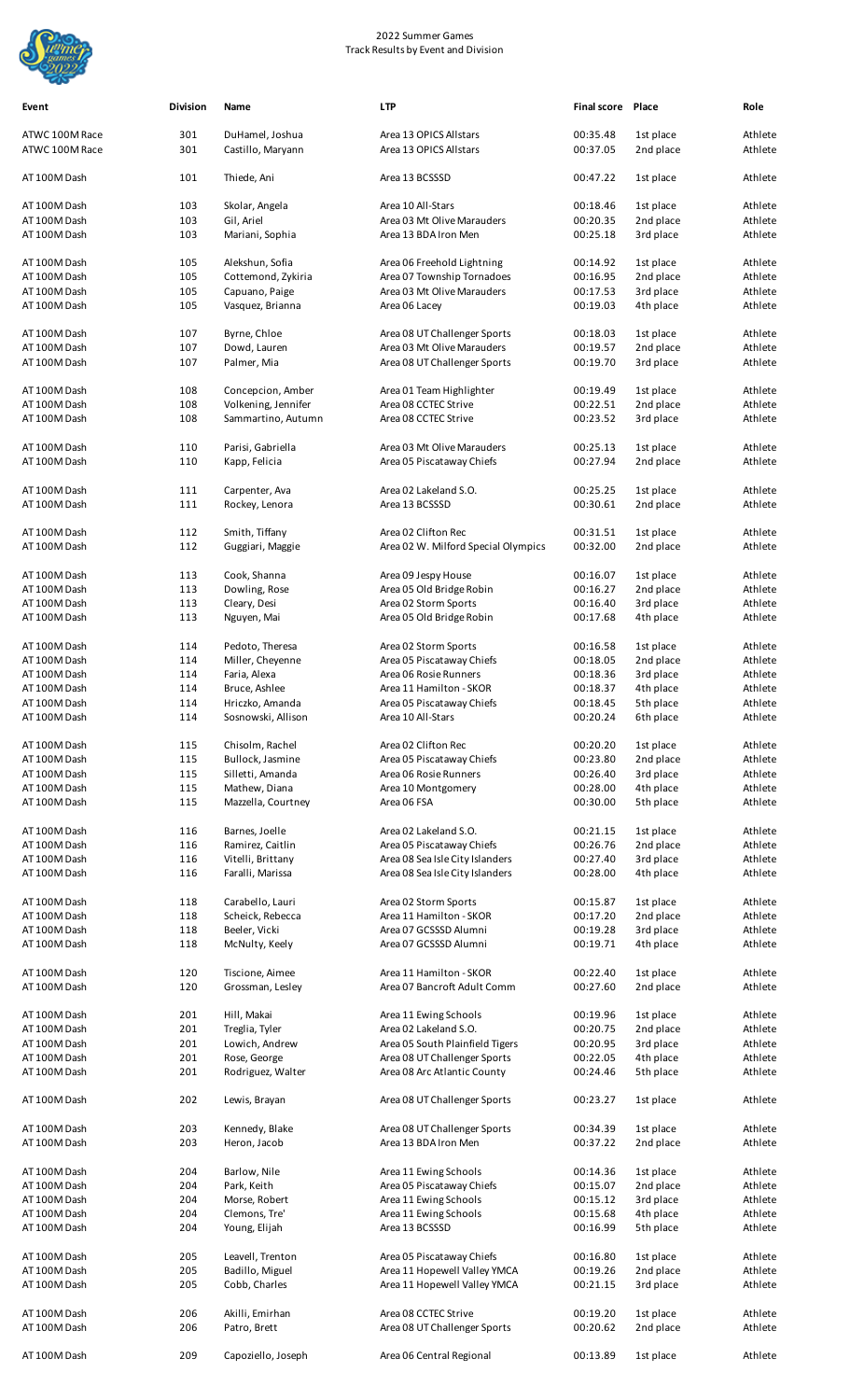

| AT 100M Dash<br>AT 100M Dash | 209 | Reichert, Allen           | Area 04 Hunterdon Cheetahs          | 00:14.27 | 2nd place            | Athlete |
|------------------------------|-----|---------------------------|-------------------------------------|----------|----------------------|---------|
|                              |     |                           |                                     |          |                      |         |
|                              | 209 | Sztenderowicz, John       | Area 07 GCSSSD Alumni               | 00:14.38 | 3rd place            | Athlete |
| AT 100M Dash                 | 209 | Sowah, Cyril              | Area 03 Mt Olive Marauders          | 00:14.56 | 4th place            | Athlete |
|                              |     |                           |                                     |          |                      |         |
| AT 100M Dash                 | 209 | Margerum, Brian           | Area 08 CCTEC Strive                | 00:15.08 | 5th place            | Athlete |
| AT 100M Dash                 | 209 | Bland, Orreal             | Area 11 Hopewell Valley YMCA        | 00:15.86 | 6th place            | Athlete |
|                              |     |                           |                                     |          |                      |         |
| AT 100M Dash                 | 209 | Collins, Shane            | Area 06 Lacey                       | 00:16.50 | 7th place            | Athlete |
|                              |     |                           |                                     |          |                      |         |
| AT 100M Dash                 | 210 | Torster, Nicholas         | Area 09 Bloomfield High School      | 00:15.31 | 1st place            | Athlete |
|                              |     |                           |                                     |          |                      |         |
| AT 100M Dash                 | 210 | Colaner, Cameron          | Area 11 Hamilton - SKOR             | 00:15.41 | 2nd place            | Athlete |
| AT 100M Dash                 | 210 | Inverso, Charles          | Area 11 Hamilton - SKOR             | 00:16.45 | 3rd place            | Athlete |
|                              | 210 |                           |                                     |          |                      | Athlete |
| AT 100M Dash                 |     | Nelson, Trevon            | Area 11 Ewing Schools               | 00:16.72 | 4th place            |         |
| AT 100M Dash                 | 210 | Erickson, Shane           | Area 06 Central Regional            | 00:17.20 | 5th place            | Athlete |
| AT 100M Dash                 | 210 | Stapleton, James          | Area 07 Township Tornadoes          | 00:17.32 | 6th place            | Athlete |
|                              |     |                           |                                     |          |                      |         |
|                              |     |                           |                                     |          |                      |         |
| AT 100M Dash                 | 211 | Williams, Thomas          | Area 02 Lakeland S.O.               | 00:14.60 | 1st place            | Athlete |
| AT 100M Dash                 | 211 |                           | Area 13 BCSSSD                      |          |                      | Athlete |
|                              |     | Srinivasan, Saimahesh     |                                     | 00:16.01 | 2nd place            |         |
| AT 100M Dash                 | 211 | Matto, Louis              | Area 08 UT Challenger Sports        | 00:16.60 | 3rd place            | Athlete |
| AT 100M Dash                 | 211 | Vasel, Luke               | Area 06 Lacey                       | 00:17.48 | 4th place            | Athlete |
|                              |     |                           |                                     |          |                      |         |
| AT 100M Dash                 | 211 | Dawson, Ayshawn           | Area 09 Bloomfield High School      | 00:17.62 | 5th place            | Athlete |
|                              |     |                           |                                     |          |                      |         |
| AT 100M Dash                 | 212 |                           |                                     | 00:17.85 |                      |         |
|                              |     | Johnson, Brandon          | Area 05 Piscataway Chiefs           |          | 1st place            | Athlete |
| AT 100M Dash                 | 212 | Marcillo, Oscar           | Area 01 Union City                  | 00:18.79 | 2nd place            | Athlete |
| AT 100M Dash                 | 212 | Daley, Ryan               | Area 06 Central Regional            | 00:19.92 | 3rd place            | Athlete |
|                              |     |                           |                                     |          |                      |         |
|                              |     |                           |                                     |          |                      |         |
| AT 100M Dash                 | 213 | Hubal, Leif               | Area 11 Hamilton - SKOR             | 00:16.83 | 1st place            | Athlete |
| AT 100M Dash                 | 213 | Lucas, Andrew             | Area 03 Mt Olive Marauders          | 00:18.22 | 2nd place            | Athlete |
|                              |     |                           |                                     |          |                      |         |
| AT 100M Dash                 | 213 | Roth, Jack                | Area 06 BDA Silver Surfers          | 00:19.43 | 3rd place            | Athlete |
| AT 100M Dash                 | 213 | Wilson, Tyler             | Area 07 Township Tornadoes          | 00:19.54 | 4th place            | Athlete |
|                              |     |                           |                                     |          |                      |         |
| AT 100M Dash                 | 213 | Zukovsky, Andrew          | Area 13 BCSSSD                      | 00:19.57 | 5th place            | Athlete |
| AT 100M Dash                 | 213 | Sanchez, Christian        | Area 08 CCTEC Strive                | 00:19.82 | 6th place            | Athlete |
|                              |     |                           |                                     |          |                      |         |
| AT 100M Dash                 | 213 | Ortiz-Ruidiaz, Jose       | Area 05 Piscataway Chiefs           | 00:20.37 | 7th place            | Athlete |
| AT 100M Dash                 | 213 | Khan, Adam                | Area 11 LMS Sharknados              | 00:22.99 | 8th place            | Athlete |
|                              |     |                           |                                     |          |                      |         |
|                              |     |                           |                                     |          |                      |         |
| AT 100M Dash                 | 214 | Bynum, Gary               | Area 05 Piscataway Chiefs           | 00:19.23 | 1st place            | Athlete |
| AT 100M Dash                 | 214 | Hesh-Peterson, Izayah     | Area 08 UT Challenger Sports        | 00:19.56 | 2nd place            | Athlete |
|                              |     |                           |                                     |          |                      |         |
| AT 100M Dash                 | 214 | Horner, Jacob             | Area 10 Montgomery                  | 00:19.99 | 3rd place            | Athlete |
| AT 100M Dash                 | 214 | Maioriello, Mark          | Area 13 OPICS Allstars              | 00:20.25 | 4th place            | Athlete |
|                              |     |                           |                                     |          |                      |         |
| AT 100M Dash                 | 214 | Both, Kyle                | Area 05 South Plainfield Tigers     | 00:20.31 | 5th place            | Athlete |
| AT 100M Dash                 | 214 | Pietrow, Christopher      | Area 13 BCSSSD                      | 00:20.46 | 6th place            | Athlete |
| AT 100M Dash                 | 214 | Nash, Julian              | Area 08 Arc Atlantic County         | 00:20.67 | 7th place            | Athlete |
|                              |     |                           |                                     |          |                      |         |
| AT 100M Dash                 | 214 | Otting, Gene              | Area 13 BCSSSD                      | 00:21.52 | 8th place            | Athlete |
|                              |     |                           |                                     |          |                      |         |
| AT 100M Dash                 |     |                           |                                     |          |                      |         |
|                              | 215 | Williams, Llaird          | Area 08 CCTEC Strive                | 00:19.40 | 1st place            | Athlete |
| AT 100M Dash                 | 215 | Johnson, Charles          | Area 08 UT Challenger Sports        | 00:24.38 | 2nd place            | Athlete |
| AT 100M Dash                 | 215 | Gilmore, Amir             | Area 13 BDA Iron Men                | 00:24.82 | 3rd place            | Athlete |
|                              |     |                           |                                     |          |                      |         |
|                              |     |                           |                                     |          |                      |         |
| AT 100M Dash                 | 217 | Gonzalez, Elias           | Area 01 Union City                  | 00:30.11 | 1st place            | Athlete |
|                              |     |                           |                                     |          |                      |         |
| AT 100M Dash                 | 217 | Calderon, Nicolas         | Area 13 BCSSSD                      | 00:44.98 | 2nd place            | Athlete |
|                              |     |                           |                                     |          |                      |         |
| AT 100M Dash                 | 218 | Weiss, Benjamin           | Area 02 W. Milford Special Olympics | 00:33.90 | 1st place            | Athlete |
|                              |     |                           |                                     |          |                      |         |
| AT 100M Dash                 | 218 | Munzing, Nathaniel        | Area 05 Piscataway Chiefs           | 00:36.48 | 2nd place            | Athlete |
|                              |     |                           |                                     |          |                      |         |
| AT 100M Dash                 | 220 | Chatman, Willie           | Area 05 Piscataway Chiefs           | 00:14.18 |                      | Athlete |
|                              |     |                           |                                     |          | 1st place            |         |
| AT 100M Dash                 | 220 | McClinton, Shafeeq        | Area 07 GCSSSD Alumni               | 00:14.30 | 2nd place            | Athlete |
|                              |     | Burwell Jr., Delancey     | Area 06 Soaring Eagles              | 00:15.69 | 3rd place            | Athlete |
|                              |     |                           |                                     |          |                      |         |
| AT 100M Dash                 | 220 |                           |                                     |          | 4th place            |         |
| AT 100M Dash                 | 220 | Durr, Corey               | Area 09 Jespy House                 | 00:16.32 |                      |         |
| AT 100M Dash                 | 220 | Prasad, Shubham           | Area 11 Hamilton - SKOR             | 00:16.57 |                      | Athlete |
|                              |     |                           |                                     |          | 5th place            |         |
|                              |     |                           |                                     |          |                      |         |
| AT 100M Dash                 | 221 | Quinn-Constantino, Elijah | Area 07 GCSSSD Alumni               | 00:15.96 | 1st place            | Athlete |
|                              |     |                           |                                     |          |                      |         |
| AT 100M Dash                 | 221 | Abdisubhan, Yimaj         | Area 05 Old Bridge Robin            | 00:17.08 | 2nd place            | Athlete |
|                              |     |                           |                                     |          |                      | Athlete |
| AT 100M Dash                 | 222 | DeLeon, David             | Area 09 Bloomfield High School      | 00:15.75 | 1st place            | Athlete |
|                              |     |                           |                                     |          |                      |         |
| AT 100M Dash                 | 222 | Genke, Tyler              | Area 06 Freehold Lightning          | 00:16.54 | 2nd place            | Athlete |
| AT 100M Dash                 | 222 | Goldberg, Joshua          | Area 06 Freehold Lightning          | 00:16.56 | 3rd place            | Athlete |
| AT 100M Dash                 | 222 | Vega, Brian               | Area 11 Hamilton - SKOR             | 00:19.44 | 4th place            | Athlete |
|                              |     |                           |                                     |          |                      |         |
|                              |     |                           |                                     |          |                      |         |
| AT 100M Dash                 | 223 | Galluccio, Adam           | Area 02 Storm Sports                | 00:18.07 | 1st place            | Athlete |
|                              |     |                           |                                     |          |                      |         |
| AT 100M Dash                 | 223 | Mucisko, Zachary          | Area 05 Piscataway Chiefs           | 00:18.59 | 2nd place            | Athlete |
| AT 100M Dash                 | 223 | Vales, Nicholas           | Area 06 FSA                         | 00:19.46 | 3rd place            | Athlete |
|                              |     |                           |                                     |          |                      |         |
| AT 100M Dash                 | 223 | Friedberg, Zachary        | Area 06 Freehold Lightning          | 00:19.59 | 4th place            | Athlete |
| AT 100M Dash                 | 223 | Donlon, Kevin             | Area 06 Freehold Lightning          | 00:19.64 | 5th place            | Athlete |
| AT 100M Dash                 | 223 |                           | Area 09 Bloomfield High School      | 00:20.31 | 6th place            | Athlete |
|                              |     | Breijo, Mario             |                                     |          |                      |         |
| AT 100M Dash                 | 223 | Grasso, Jason             | Area 10 All-Stars                   | 00:21.30 | 7th place            | Athlete |
|                              |     |                           |                                     |          |                      |         |
|                              |     |                           |                                     |          |                      |         |
| AT 100M Dash                 | 224 | Theresa, Martin           | Area 02 Storm Sports                | 00:20.42 | 1st place            | Athlete |
| AT 100M Dash                 | 224 | Santos, David             | Area 04 Hunterdon Cheetahs          | 00:20.67 | 2nd place            | Athlete |
| AT 100M Dash                 | 224 | <b>Bullock, Dallas</b>    | Area 05 Piscataway Chiefs           | 00:21.26 | 3rd place            | Athlete |
|                              |     |                           |                                     |          |                      |         |
| AT 100M Dash                 | 224 | Pezza, Benjamin           | Area 13 OPICS Allstars              | 00:22.16 | 4th place            | Athlete |
|                              |     |                           |                                     |          |                      |         |
|                              |     |                           |                                     |          |                      |         |
| AT 100M Dash                 | 225 | Panzarino, Nicholas       | Area 05 Piscataway Chiefs           | 00:18.36 | 1st place            | Athlete |
| AT 100M Dash                 | 225 | Mauro, Andrew             | Area 02 Clifton Rec                 | 00:19.98 | 2nd place            | Athlete |
|                              |     |                           |                                     |          |                      |         |
| AT 100M Dash                 | 225 | Buchek, Nicholas          | Area 05 Piscataway Chiefs           | 00:24.76 | 3rd place            | Athlete |
| AT 100M Dash                 | 225 | Mohr, Corey               | Area 06 BDA Silver Surfers          |          | Participation ribbon | Athlete |
|                              |     |                           |                                     |          |                      |         |
|                              |     |                           |                                     |          |                      |         |
| AT 100M Dash                 | 226 | Crutchfield, Samuel       | Area 07 GCSSSD Alumni               | 00:14.89 | 1st place            | Athlete |
| AT 100M Dash                 | 226 | Williams, James           | Area 08 Arc Atlantic County         | 00:16.51 | 2nd place            | Athlete |
|                              |     |                           |                                     | 00:16.75 |                      |         |
| AT 100M Dash                 | 226 | Fredericks Jr., Robert    | Area 02 Storm Sports                |          | 3rd place            | Athlete |
| AT 100M Dash                 | 226 | Pontoriero, Anthony       | Area 11 Hamilton - SKOR             | 00:16.89 | 4th place            | Athlete |
| AT 100M Dash                 | 226 | MacEwen, Jason            | Area 07 GCSSSD Alumni               | 00:17.02 | 5th place            | Athlete |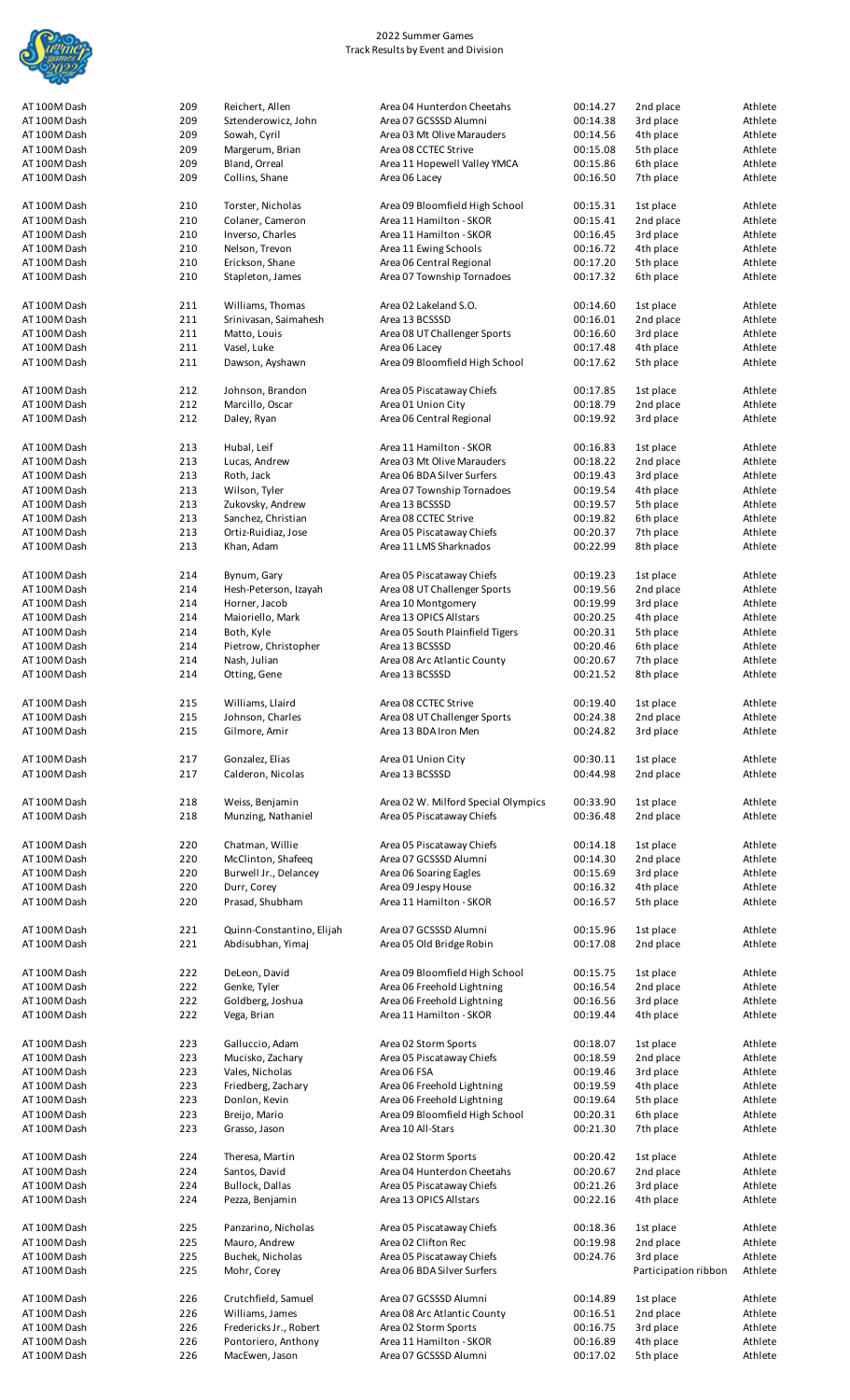

| AT 100M Dash          | 226<br>226 | Mayer, Damien<br>Todd, George | Area 11 Hamilton - SKOR<br>Area 08 Arc Atlantic County | 00:18.61<br>00:21.46 | 6th place<br>7th place | Athlete<br>Athlete |
|-----------------------|------------|-------------------------------|--------------------------------------------------------|----------------------|------------------------|--------------------|
|                       |            |                               |                                                        |                      |                        |                    |
| AT 100M Dash          | 227        | Davis, Kevin                  | Area 09 Bloomfield High School                         | 00:17.66             | 1st place              | Athlete            |
| AT 100M Dash          | 227        | Gershman, Ariel               | Area 09 Jespy House                                    | 00:17.97             | 2nd place              | Athlete            |
| AT 100M Dash          | 227        | Wilson, Gregory               | Area 04 Hunterdon Cheetahs                             | 00:18.79             | 3rd place              | Athlete            |
| AT 100M Dash          | 227        | Mina, Oscar                   | Area 05 Piscataway Chiefs                              | 00:18.86             | 4th place              | Athlete            |
| AT 100M Dash          | 227        | Gallanter, Todd               | Area 09 Jespy House                                    | 00:20.79             | 5th place              | Athlete            |
| AT 100M Dash          | 227        |                               | Area 04 Hunterdon Cheetahs                             |                      |                        | Athlete            |
|                       |            | Colo, William                 |                                                        | 00:21.02             | 6th place              |                    |
| AT 100M Dash          | 227        | Mitschele, Alexander          | Area 04 Hunterdon Cheetahs                             | 00:21.25             | 7th place              | Athlete            |
| AT 100M Dash          | 228        | Fallat, Robert                | Area 05 South Plainfield Tigers                        | 00:18.73             | 1st place              | Athlete            |
| AT 100M Dash          | 228        | Hart, Daniel                  | Area 06 FSA                                            | 00:20.22             | 2nd place              | Athlete            |
| AT 100M Dash          | 228        | Britton, Christopher          | Area 08 Sea Isle City Islanders                        | 00:26.05             | 3rd place              | Athlete            |
| AT 100M Dash          | 229        | Gambino, Christopher          | Area 02 Storm Sports                                   | 00:22.91             | 1st place              | Athlete            |
|                       |            |                               |                                                        |                      |                        |                    |
| AT 100M Dash          | 229        | Corliss, Robert               | Area 08 Arc Atlantic County                            | 00:25.61             | 2nd place              | Athlete            |
| AT 100M Dash          | 229        | Calderaro, Mark               | Area 09 Jespy House                                    | 00:28.64             | 3rd place              | Athlete            |
| AT 100M Assisted Walk | 101        | Black, Melanie                | Area 13 BCSSSD                                         | 00:50.39             | 1st place              | Athlete            |
|                       |            |                               |                                                        |                      |                        |                    |
| AT 100M Walk          | 101        | Negron, Angelica              | Area 01 Union City                                     | 00:49.85             | 1st place              | Athlete            |
| AT 100M Walk          | 102        | Mitterhoff, Lily              | Area 10 All-Stars                                      | 00:37.90             | 1st place              | Athlete            |
| AT 100M Walk          |            |                               |                                                        |                      |                        |                    |
|                       | 102        | Laznovsky, Kyrstine           | Area 05 Piscataway Chiefs                              | 00:52.11             | 2nd place              | Athlete            |
|                       |            |                               |                                                        |                      |                        |                    |
| AT 100M Walk          | 103        | Hoffman, Alexa                | Area 06 Rockets                                        | 00:41.04             | 2nd place              | Athlete            |
| AT 100M Walk          | 103        | Sheppard, Tiffany             | Area 02 Clifton Rec                                    | 00:44.24             | 3rd place              | Athlete            |
| AT 100M Walk          | 103        | Silletti, Amanda              | Area 06 Rosie Runners                                  | 00:51.20             | 6th place              | Athlete            |
|                       |            |                               |                                                        |                      |                        |                    |
| AT 100M Walk          | 104        | Ramundo, Evelyn               | Area 10 Ardsley Group Home                             | 00:30.38             | 1st place              | Athlete            |
|                       | 104        |                               |                                                        |                      |                        | Athlete            |
| AT 100M Walk          |            | Cartrette, Amanda             | Area 01 Team Tigers                                    | 00:33.20             | 2nd place              |                    |
|                       |            |                               |                                                        |                      |                        |                    |
| AT 100M Walk          | 105        | Shapowalenko, Natalie         | Area 03 Warren Arc                                     | 00:33.02             | 1st place              | Athlete            |
| AT 100M Walk          | 105        | Findley, Susan                | Area 03 On The Go                                      | 00:36.21             | 2nd place              | Athlete            |
|                       |            |                               |                                                        |                      |                        |                    |
| AT 100M Walk          | 107        | Barber, Brittany              | Area 06 Rockets                                        | 00:56.90             | 1st place              | Athlete            |
| AT 100M Walk          | 107        | Brennan, Maureen              | Area 03 On The Go                                      | 01:14.42             | 2nd place              | Athlete            |
|                       |            |                               |                                                        |                      |                        |                    |
|                       |            |                               |                                                        |                      |                        | Athlete            |
| AT 100M Walk          | 202        | Johnston, Thomas              | Area 13 BCSSSD                                         | 01:31.40             | 1st place              |                    |
| AT 100M Walk          | 202        | Gownley, Coleman              | Area 13 BCSSSD                                         | 01:42.02             | 2nd place              | Athlete            |
|                       |            |                               |                                                        |                      |                        |                    |
| AT 100M Walk          | 204        | Polito, Linda                 | Area 03 On The Go                                      | 01:20.02             | 1st place              | Athlete            |
| AT 100M Walk          | 204        | Hennessy, Christopher         | Area 08 Sea Isle City Islanders                        | 01:25.08             | 2nd place              | Athlete            |
|                       |            |                               |                                                        |                      |                        |                    |
| AT 100M Walk          | 205        | Patt, Raymond                 | Area 03 Warren Arc                                     | 00:28.08             | 1st place              | Athlete            |
| AT 100M Walk          | 205        | Secatello, James              | Area 05 Circle of Friends                              | 00:31.80             | 2nd place              | Athlete            |
|                       |            |                               |                                                        |                      |                        |                    |
|                       |            |                               |                                                        |                      |                        |                    |
| AT 100M Walk          | 205        | Smith, Robert                 | Area 08 Arc Atlantic County                            | 00:41.49             | 3rd place              | Athlete            |
| AT 100M Walk          | 205        | Cartrette, Anthony            | Area 01 Team Tigers                                    | 00:30.16             | Participation ribbon   | Athlete            |
|                       |            |                               |                                                        |                      |                        |                    |
| AT 100M Walk          | 206        | Grompone, Nicholas            | Area 06 Rockets                                        | 00:41.78             | 1st place              | Athlete            |
| AT 100M Walk          | 206        | Schnitzler, David             | Area 09 Jespy House                                    | 00:43.49             | 2nd place              | Athlete            |
|                       |            |                               |                                                        |                      |                        |                    |
| AT 100M Walk          | 206        | Hutton, Barry                 | Area 08 Arc Atlantic County                            | 00:50.58             | 3rd place              | Athlete            |
| AT 100M Walk          | 206        | Harris, Seth                  | Area 03 Warren Arc                                     | 00:36.62             | Participation ribbon   | Athlete            |
|                       |            |                               |                                                        |                      |                        |                    |
| AT 100M Walk          | 207        | Haskoor, Steven               | Area 02 Clifton Rec                                    | 00:35.84             | 1st place              | Athlete            |
| AT 100M Walk          | 207        | Rusin, Jim                    | Area 05 Circle of Friends                              | 00:37.55             | 2nd place              | Athlete            |
| AT 100M Walk          | 207        | Morales, William              | Area 03 On The Go                                      | 00:40.40             | 3rd place              | Athlete            |
| AT 100M Walk          | 207        |                               | Area 06 Rockets                                        | 00:49.70             |                        | Athlete            |
|                       |            | Lane, Matthew                 |                                                        |                      | 4th place              |                    |
| AT 100M Walk          | 207        | Leto, Steven                  | Area 03 Warren Arc                                     | 00:49.91             | 5th place              | Athlete            |
|                       |            |                               |                                                        |                      |                        |                    |
| AT 1500M Run          | 101        | Braker, Kathryn               | Area 07 Township Tornadoes                             | 06:22.53             | 1st place              | Athlete            |
| AT 1500M Run          | 101        | Byrne, Karen                  | Area 03 On The Go                                      | 06:23.08             | 2nd place              | Athlete            |
|                       |            |                               |                                                        |                      |                        |                    |
| AT 1500M Run          | 202        | McGuire, Patrick              | Area 07 Township Tornadoes                             | 04:45.93             | 1st place              | Athlete            |
| AT 1500M Run          | 202        | Burks II, Charles             | Area 12 #Always Praising and Saving                    | 05:48.32             | 2nd place              | Athlete            |
|                       |            |                               |                                                        |                      |                        |                    |
| AT 1500M Run          | 203        | Thomson, Ian                  | Area 08 UT Challenger Sports                           | 07:03.44             | 1st place              | Athlete            |
|                       |            |                               |                                                        |                      |                        | Athlete            |
| AT 1500M Run          | 203        | Potts, William                | Area 07 Township Tornadoes                             | 07:24.98             | 2nd place              |                    |
|                       |            |                               |                                                        |                      |                        |                    |
| AT 1500M Run          | 205        | Bezeg, Joseph                 | Area 03 On The Go                                      | 06:12.97             | 1st place              | Athlete            |
| AT 1500M Run          | 205        | Cannavina, Brian              | Area 03 On The Go                                      | 06:18.79             | 2nd place              | Athlete            |
| AT 1500M Run          | 205        | Goto, Samuel                  | Area 06 Freehold Lightning                             | 06:26.35             | 3rd place              | Athlete            |
|                       |            |                               |                                                        |                      |                        |                    |
| ATWC 200M Race        | 201        | Fisher, Keith                 | Area 05 Piscataway Chiefs                              | 00:49.08             | 1st place              | Athlete            |
|                       |            |                               |                                                        |                      |                        |                    |
| AT 200M Dash          | 101        | Conklin, Kristina             | Area 02 W. Milford Special Olympics                    | 00:45.62             | 1st place              | Athlete            |
| AT 200M Dash          | 101        | Stappenbeck, Emma             | Area 12 Cool Runnings                                  | 00:46.16             | 2nd place              | Athlete            |
|                       |            |                               |                                                        |                      |                        |                    |
|                       |            |                               |                                                        |                      |                        | Athlete            |
| AT 200M Dash          | 102        | Watkins, Falyn                | Area 02 Lakeland S.O.                                  | 00:42.19             | 1st place              |                    |
| AT 200M Dash          | 102        | Cornwell, Setnee              | Area 02 W. Milford Special Olympics                    | 00:47.71             | 2nd place              | Athlete            |
| AT 200M Dash          | 102        | Deliz, Shanora                | Area 02 W. Milford Special Olympics                    | 00:54.24             | 3rd place              | Athlete            |
| AT 200M Dash          | 102        | Berhane, Haben                | Area 10 Montgomery                                     | 00:54.60             | 4th place              | Athlete            |
|                       |            |                               |                                                        |                      |                        |                    |
| AT 200M Dash          | 105        | Daly, Paige                   | Area 11 Hamilton - SKOR                                | 00:46.30             | 1st place              | Athlete            |
| AT 200M Dash          | 105        | Sampson, Taylor               | Area 02 W. Milford Special Olympics                    | 00:47.52             | 2nd place              | Athlete            |
| AT 200M Dash          |            |                               |                                                        |                      |                        | Athlete            |
|                       | 105        | Pena, Ashley                  | Area 02 W. Milford Special Olympics                    | 00:48.21             | 3rd place              |                    |
| AT 200M Dash          | 106        | Carpenter, Ava                | Area 02 Lakeland S.O.                                  | 01:01.45             | 1st place              | Athlete            |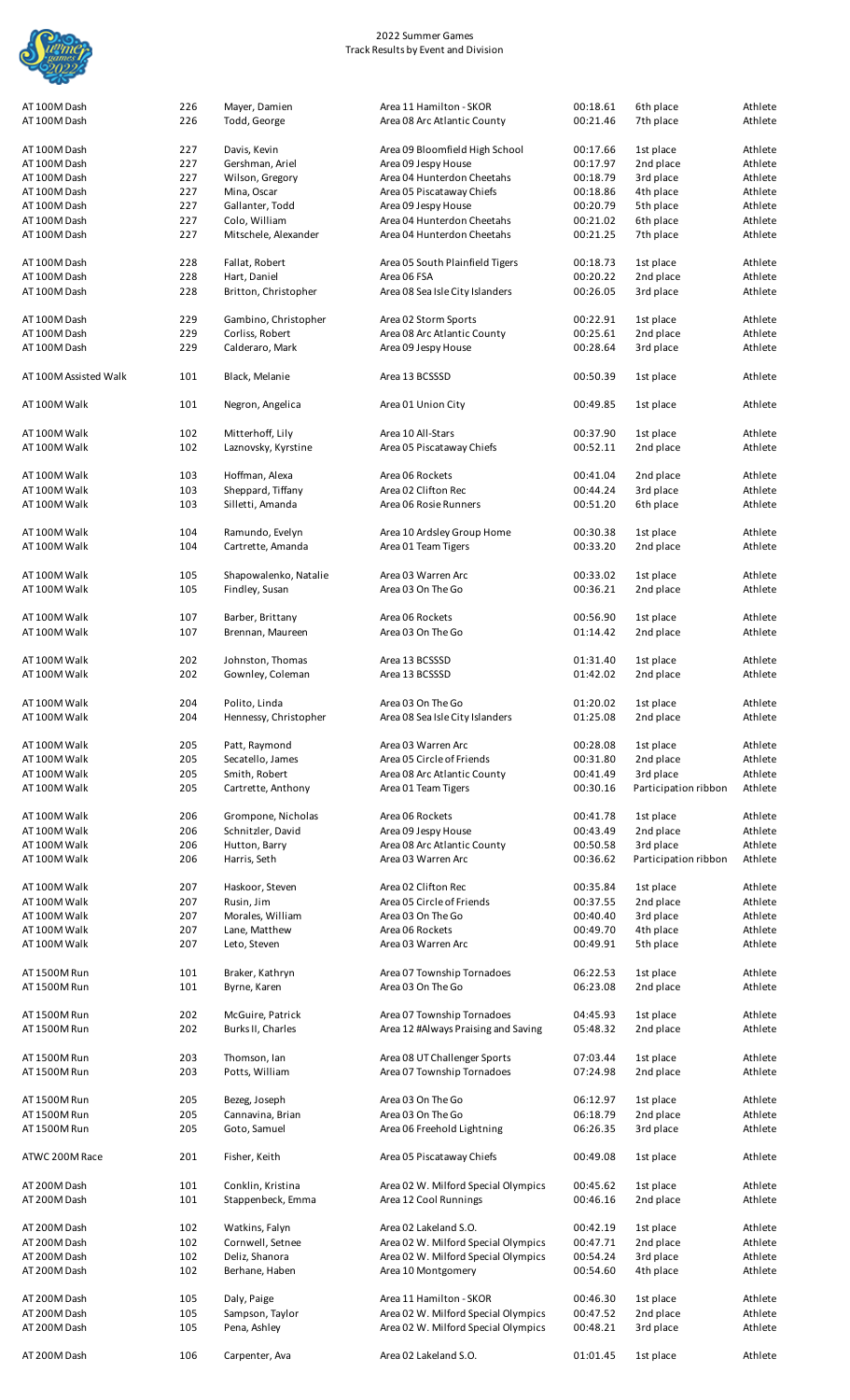

| AT 200M Dash         | 106 | Scharr, Jackie       | Area 02 Lakeland S.O.               | 01:10.02 | 2nd place | Athlete |
|----------------------|-----|----------------------|-------------------------------------|----------|-----------|---------|
| AT 200M Dash         | 108 | Glenn, Aubrey        | Area 05 Piscataway Chiefs           | 00:33.74 | 1st place | Athlete |
| AT 200M Dash         | 108 | Freeman, Terina      | Area 03 Mt Olive Marauders          | 00:35.00 | 2nd place | Athlete |
| AT 200M Dash         | 108 | Dowling, Rose        | Area 05 Old Bridge Robin            | 00:37.34 | 3rd place | Athlete |
| AT 200M Dash         | 108 | Harabin, Allison     | Area 10 Montgomery                  | 00:41.00 | 4th place | Athlete |
|                      |     |                      |                                     |          |           |         |
| AT 200M Dash         | 109 | Barnes, Joelle       | Area 02 Lakeland S.O.               | 00:49.05 | 1st place | Athlete |
| AT 200M Dash         | 109 | Abazia, Elizabeth    | Area 03 On The Go                   | 00:55.25 | 2nd place | Athlete |
| AT 200M Dash         | 109 | Fosterling, Katelyn  | Area 03 On The Go                   | 00:56.87 | 3rd place | Athlete |
|                      |     |                      |                                     |          |           |         |
| AT 200M Dash         | 201 | Williams, Joshua     | Area 13 BCSSSD                      | 00:30.82 | 1st place | Athlete |
| AT 200M Dash         | 201 | Benbow, Calvin       | Area 10 Montgomery                  | 00:32.13 | 2nd place | Athlete |
|                      |     |                      |                                     |          |           |         |
| AT 200M Dash         | 203 | Tobin, Colin         | Area 06 FSA                         | 00:35.60 | 1st place | Athlete |
| AT 200M Dash         | 203 | Fuchs, Maximillian   | Area 02 W. Milford Special Olympics | 00:39.42 | 2nd place | Athlete |
|                      |     |                      |                                     |          |           |         |
|                      |     |                      |                                     |          |           |         |
| AT 200M Dash         | 204 | Radicchi, Brian      | Area 02 Lakeland S.O.               | 00:52.69 | 1st place | Athlete |
| AT 200M Dash         | 204 | Werner, John         | Area 06 Rockets                     | 00:54.62 | 2nd place | Athlete |
| AT 200M Dash         | 204 | Gonzalez, Elias      | Area 01 Union City                  | 01:00.14 | 3rd place | Athlete |
|                      |     |                      |                                     |          |           |         |
| AT 200M Dash         | 205 | Shimabukuro, Michael | Area 02 Clifton Mustangs            | 00:27.81 | 1st place | Athlete |
| AT 200M Dash         | 205 | Crable, Thomas       | Area 07 Township Tornadoes          | 00:29.92 | 2nd place | Athlete |
| AT 200M Dash         | 205 | Teixeira, Ricardo    | Area 07 Township Tornadoes          | 00:32.68 | 3rd place | Athlete |
| AT 200M Dash         | 205 | Barton, Luke         | Area 07 Township Tornadoes          | 00:33.99 | 4th place | Athlete |
|                      |     |                      |                                     |          |           |         |
| AT 200M Dash         | 206 | Scott, Darius        | Area 05 South Plainfield Tigers     | 00:30.04 | 1st place | Athlete |
| AT 200M Dash         | 206 | Jones, Jeremiah      | Area 02 Thunderbirds Spec Sports    | 00:30.85 | 2nd place | Athlete |
| AT 200M Dash         | 206 | Nieshalla, Asa       | Area 02 Lakeland S.O.               | 00:34.19 | 3rd place | Athlete |
| AT 200M Dash         | 206 | Owens, Joseph        | Area 06 Rockets                     | 00:36.61 | 4th place | Athlete |
| AT 200M Dash         | 206 | Hinton, Jayson       | Area 02 Clifton Mustangs            | 00:36.90 | 5th place | Athlete |
| AT 200M Dash         | 206 | Huber, Thomas        | Area 03 Mt Olive Marauders          | 00:39.13 | 6th place | Athlete |
|                      |     |                      |                                     |          |           |         |
| AT 200M Dash         | 207 | Sims, Gabriel        | Area 02 Thunderbirds Spec Sports    | 00:31.09 | 1st place | Athlete |
| AT 200M Dash         | 207 | Kenney, Joseph       | Area 05 Piscataway Chiefs           | 00:32.19 | 2nd place | Athlete |
| AT 200M Dash         | 207 | Mejia, Andy          | Area 02 Thunderbirds Spec Sports    | 00:35.29 | 3rd place | Athlete |
|                      |     |                      |                                     |          |           |         |
| AT 200M Dash         | 208 | Rogers, Owen         | Area 02 Lakeland S.O.               | 00:38.18 | 1st place | Athlete |
| AT 200M Dash         | 208 | Crilly, Joseph       | Area 02 Lakeland S.O.               | 00:49.37 | 2nd place | Athlete |
|                      |     |                      |                                     |          |           |         |
| AT 200M Dash         | 211 | Raively, Kevin       | Area 07 Township Tornadoes          | 00:31.40 | 1st place | Athlete |
| AT 200M Dash         | 211 | Baldwin, Andrew      | Area 10 All-Stars                   | 00:32.88 | 2nd place | Athlete |
|                      |     |                      |                                     |          |           |         |
| AT 200M Dash         | 212 | Ehringer, Michael    | Area 10 All-Stars                   | 00:30.50 | 1st place | Athlete |
| AT 200M Dash         | 212 | Singh, Jaspal        | Area 05 Independent Singh           | 00:32.44 | 2nd place | Athlete |
| AT 200M Dash         | 212 | Alicea, Steven       | Area 11 MC Roadrunners              | 00:34.35 | 3rd place | Athlete |
| AT 200M Dash         | 212 | Sterbenz, James      | Area 04 Hunterdon Cheetahs          | 00:34.43 | 4th place | Athlete |
| AT 200M Dash         | 212 | Abdisubhan, Yimaj    | Area 05 Old Bridge Robin            | 00:35.17 | 5th place | Athlete |
| AT 200M Dash         | 212 | Ryba, Zachary        | Area 11 Hamilton - SKOR             | 00:36.73 | 6th place | Athlete |
|                      |     |                      |                                     |          |           |         |
|                      |     |                      |                                     |          |           | Athlete |
| AT 200M Dash         | 213 | Yver, Gabriel        | Area 10 Montgomery                  | 00:37.73 | 1st place |         |
| AT 200M Dash         | 213 | Kirkwood, Myles      | Area 10 Montgomery                  | 00:38.45 | 2nd place | Athlete |
| AT 200M Dash         | 213 | Madrid, Dylan        | Area 05 Old Bridge Robin            | 00:39.04 | 3rd place | Athlete |
| AT 200M Dash         | 213 | Carlin, Kevin        | Area 11 Hamilton - SKOR             | 00:40.90 | 4th place | Athlete |
|                      |     |                      |                                     |          |           |         |
| AT 200M Dash         | 214 | Byrne, Nicholas      | Area 02 Lakeland S.O.               | 00:42.44 | 1st place | Athlete |
| AT 200M Dash         | 214 | Weiss, Dillon        | Area 02 Thunderbirds Spec Sports    | 00:42.58 | 2nd place | Athlete |
| AT 200M Dash         | 214 | Marcillo, Oscar      | Area 01 Union City                  | 00:47.00 | 3rd place | Athlete |
|                      |     |                      |                                     |          |           |         |
| AT 200M Dash         | 217 | Lee, Christopher     | Area 02 Thunderbirds Spec Sports    | 00:32.91 | 1st place | Athlete |
| AT 200M Dash         | 217 | DiAntonio, Jeffrey   | Area 08 Sea Isle City Islanders     | 00:33.73 | 2nd place | Athlete |
| AT 200M Dash         | 217 | Tylutki, Ronald      | Area 06 FSA                         | 00:36.99 | 3rd place | Athlete |
| AT 200M Dash         | 217 | Mui, Allen           | Area 06 Rockets                     | 00:37.83 | 4th place | Athlete |
| AT 200M Dash         | 217 | Doney, Michael       | Area 11 MC Roadrunners              | 00:38.53 | 5th place | Athlete |
| AT 200M Dash         | 217 | Mitschele, Alexander | Area 04 Hunterdon Cheetahs          | 00:40.86 | 6th place | Athlete |
| AT 200M Dash         | 217 | McGrath, Michael     | Area 06 Rockets                     | 00:42.02 | 7th place | Athlete |
| AT 200M Dash         | 217 | Patterson, David     | Area 11 MC Roadrunners              | 00:48.23 | 8th place | Athlete |
|                      |     |                      |                                     |          |           |         |
| AT 200M Dash         | 218 | Mucisko, Zachary     | Area 05 Piscataway Chiefs           | 00:38.15 | 1st place | Athlete |
| AT 200M Dash         | 218 | Delaney, Robert      | Area 03 On The Go                   | 00:46.63 | 2nd place | Athlete |
|                      |     |                      |                                     |          |           |         |
| AT 200M Dash         | 221 | Yver, Emmanuel       | Area 10 Montgomery                  | 00:46.41 | 1st place | Athlete |
| AT 200M Dash         | 221 | Yurga, Steven        | Area 03 Warren Arc                  | 00:59.41 | 2nd place | Athlete |
|                      |     |                      |                                     |          |           |         |
| ATWC 25M MOT Race    | 201 | Sanders, Timothy     | Area 13 BDA Iron Men                | 00:12.28 | 1st place | Athlete |
|                      |     |                      |                                     |          |           |         |
| ATWC 25M Race        | 201 | Wood, James          | Area 07 Lightning Squad             | 00:15.81 | 1st place | Athlete |
|                      |     |                      |                                     |          |           |         |
| ATWC 25M Race        | 301 | Fedder, Leila        | Area 13 OPICS Allstars              | 00:27.51 | 1st place | Athlete |
| ATWC 25M Race        | 301 | Dowdy, Thomas        | Area 13 OPICS Allstars              | 00:48.60 | 2nd place | Athlete |
|                      |     |                      |                                     |          |           |         |
| AT 25M Assisted Walk | 201 | Bahooshian, Jacob    | Area 06 Lacey                       | 00:11.08 | 1st place | Athlete |
|                      |     |                      |                                     |          |           |         |
| AT 25M Dash          | 101 | Seibert, Ava         | Area 11 LMS Sharknados              | 00:32.21 | 1st place | Athlete |
| AT 25M Dash          | 101 | Drilon, Karissa      | Area 05 Union Farmers               | 01:39.26 | 2nd place | Athlete |
|                      |     |                      |                                     |          |           |         |
| AT 25M Dash          | 104 | Hartzell, Megan      | Area 13 OPICS Allstars              | 00:08.47 | 1st place | Athlete |
| AT 25M Dash          | 104 | Sessoms, Chavonne    | Area 07 Lightning Squad             | 00:09.46 | 2nd place | Athlete |
|                      |     |                      |                                     |          |           |         |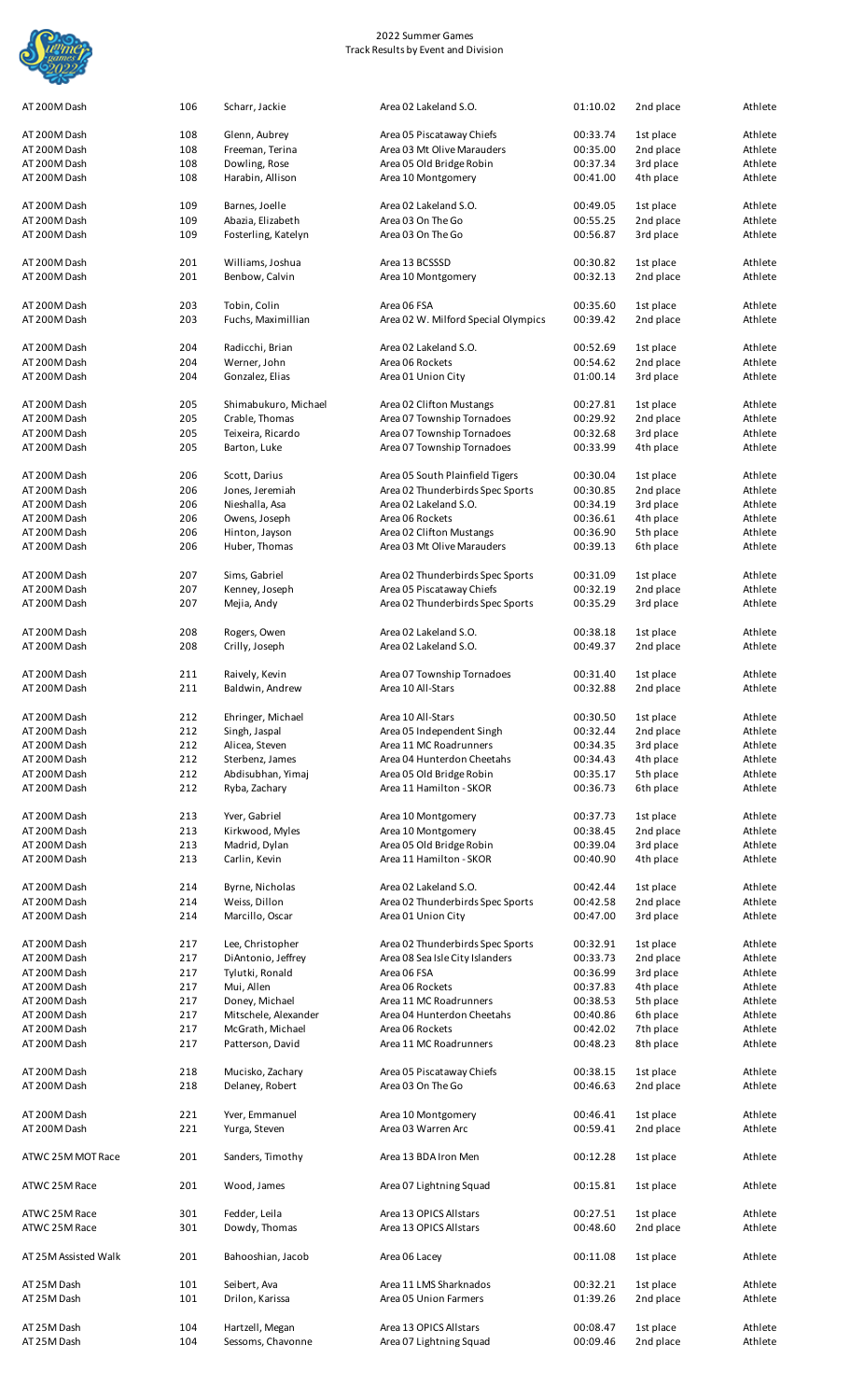

| AT 25M Dash                  | 106        | Klausner, Holly                       | Area 11 Eden Adult Services                         | 00:13.62             | 1st place              | Athlete |
|------------------------------|------------|---------------------------------------|-----------------------------------------------------|----------------------|------------------------|---------|
| AT 25M Dash                  | 201        | Kante, Munirr                         | Area 05 Union Farmers                               | 00:06.72             | 1st place              | Athlete |
| AT 25M Dash                  | 201        | Yver, Nicolas                         | Area 11 LMS Sharknados                              | 00:07.76             | 2nd place              | Athlete |
| AT 25M Dash                  | 201        | Gilman, George                        | Area 08 UT Challenger Sports                        | 00:37.83             | 3rd place              | Athlete |
|                              |            |                                       |                                                     |                      |                        |         |
| AT 25M Dash                  | 203        | Krell, Ethan                          | Area 13 Bancroft School                             | 00:05.16             | 1st place              | Athlete |
| AT 25M Dash                  | 203        | Leedy, Raymond                        | Area 11 LMS Sharknados                              | 00:08.51             | 2nd place              | Athlete |
|                              |            |                                       |                                                     |                      |                        |         |
| AT 25M Dash                  | 206        | Forino, Hayden                        | Area 13 Bancroft School                             | 00:05.61             | 1st place              | Athlete |
| AT 25M Dash                  | 206        | Warner, Joseph                        | Area 13 OPICS Allstars                              | 00:05.72             | 2nd place              | Athlete |
| AT 25M Dash                  | 206        | Bozarth, Andre                        | Area 13 Bancroft School                             | 00:06.01             | 3rd place              | Athlete |
|                              |            |                                       |                                                     |                      |                        |         |
| AT 25M Dash                  | 207        | Valois, Tomas                         | Area 11 Hamilton - SKOR                             | 00:20.89             | 1st place              | Athlete |
|                              |            |                                       |                                                     |                      |                        |         |
| AT 25M Dash                  | 208        | Rodriguez, Trevor                     | Area 13 Bancroft School                             | 00:38.31             | 1st place              | Athlete |
| AT 25M Dash                  | 209        | VanWright, Robert                     | Area 07 Lightning Squad                             | 00:06.81             | 1st place              | Athlete |
| AT 25M Dash                  | 209        | Graham, Edward                        | Area 07 Lightning Squad                             | 00:07.41             | 2nd place              | Athlete |
| AT 25M Dash                  | 209        | Trant, Michael                        | Area 07 Lightning Squad                             | 00:08.69             | 3rd place              | Athlete |
| AT 25M Dash                  | 209        | Maurer, Glenn                         | Area 07 Lightning Squad                             | 00:09.83             | 4th place              | Athlete |
|                              |            |                                       |                                                     |                      |                        |         |
| AT 25M Walk                  | 101        | Ionta, Marissa                        | Area 06 Lacey                                       | 00:10.20             | 1st place              | Athlete |
| AT 25M Walk                  | 101        | Fernandez, Kacy                       | Area 06 Lacey                                       | 00:10.23             | 2nd place              | Athlete |
| AT 25M Walk                  | 101        | Cotte, Mildred                        | Area 01 Team Tigers                                 | 00:15.17             | 3rd place              | Athlete |
|                              |            |                                       |                                                     |                      |                        |         |
| AT 25M Walk                  | 103        | Frake, Kathleen                       | Area 08 Arc Atlantic County                         | 00:12.74             | 1st place              | Athlete |
| AT 25M Walk                  | 103        | Ryan, Alexandra                       | Area 11 MC Roadrunners                              | 00:16.19             | 2nd place              | Athlete |
|                              |            |                                       |                                                     |                      |                        |         |
| AT 25M Walk                  | 201        | Raimo, Neil                           | Area 07 Lightning Squad                             | 00:18.48             | 1st place              | Athlete |
| AT 25M Walk                  | 201        | Otero, Louis                          | Area 01 Team Tigers                                 | 00:11.06             | Participation ribbon   | Athlete |
|                              |            |                                       |                                                     |                      |                        |         |
| AT 25M Walk                  | 202        | Jertson, Roy                          | Area 08 Arc Atlantic County                         | 00:10.99             | 1st place              | Athlete |
| AT 25M Walk                  | 202        | Jusino, Miguel                        | Area 01 Team Tigers                                 | 00:12.31             | 2nd place              | Athlete |
| ATWC 30M Mot Slalom          | 201        |                                       | Area 13 BDA Iron Men                                | 00:24.72             |                        | Athlete |
|                              |            | Sanders, Timothy                      |                                                     |                      | 1st place              |         |
| ATWC 400M Race               | 201        | Fisher, Keith                         | Area 05 Piscataway Chiefs                           | 01:44.21             | 1st place              | Athlete |
|                              |            |                                       |                                                     |                      |                        |         |
| AT 400M Dash                 | 101        | Hamilton, Jayda                       | Area 02 Marshall Street Wolf Pack                   | 01:26.76             | 1st place              | Athlete |
| AT 400M Dash                 | 101        | Buttery, Brileigh Kellie              | Area 02 W. Milford Special Olympics                 | 01:38.58             | 2nd place              | Athlete |
|                              |            |                                       |                                                     |                      |                        |         |
| AT 400M Dash                 | 102        | Stonaker, Olivia                      | Area 02 W. Milford Special Olympics                 | 01:55.03             | 1st place              | Athlete |
| AT 400M Dash                 | 102        | Conklin, Jessica                      | Area 02 W. Milford Special Olympics                 | 01:55.56             | 2nd place              | Athlete |
|                              |            |                                       |                                                     |                      |                        |         |
| AT 400M Dash                 | 104        | Braker, Kathryn                       | Area 07 Township Tornadoes                          | 01:40.62             | 1st place              | Athlete |
| AT 400M Dash                 | 104        | Gossett, Trinity                      | Area 02 W. Milford Special Olympics                 | 01:44.08             | 2nd place              | Athlete |
|                              |            |                                       |                                                     |                      |                        |         |
| AT 400M Dash                 | 105        | Daly, Paige                           | Area 11 Hamilton - SKOR                             | 01:51.92             | 1st place              | Athlete |
| AT 400M Dash                 | 105        | Barca, Gabriella                      | Area 02 W. Milford Special Olympics                 | 02:22.46             | 2nd place              | Athlete |
|                              |            |                                       |                                                     |                      |                        |         |
| AT 400M Dash                 | 106        | Petti, Alexxa                         | Area 02 Clifton Mustangs                            | 02:26.10             | 1st place              | Athlete |
| AT 400M Dash                 | 106        | Carrasquillo, Layla                   | Area 02 Clifton Mustangs                            | 02:32.64             | 2nd place              | Athlete |
|                              |            |                                       |                                                     |                      |                        |         |
| AT 400M Dash                 | 107        | Abazia, Elizabeth                     | Area 03 On The Go                                   | 02:05.32             | 1st place              | Athlete |
|                              |            |                                       |                                                     |                      |                        |         |
| AT 400M Dash                 | 201        | Lockwood, Robert                      | Area 02 W. Milford Special Olympics                 | 01:35.68             | 1st place              | Athlete |
| AT 400M Dash                 | 201        | Oldland, Kyle                         | Area 10 Montgomery                                  | 01:40.72             | 2nd place              | Athlete |
|                              |            |                                       |                                                     |                      |                        | Athlete |
| AT 400M Dash<br>AT 400M Dash | 203<br>203 | Williams, Joshua<br>Izaguirre, Carlos | Area 13 BCSSSD<br>Area 02 Marshall Street Wolf Pack | 01:13.79<br>01:19.44 | 1st place<br>2nd place | Athlete |
| AT 400M Dash                 | 203        | Otto, Jude                            | Area 02 W. Milford Special Olympics                 | 01:26.40             | 3rd place              | Athlete |
| AT 400M Dash                 | 203        | Campbell, James                       | Area 11 Ewing Schools                               | 01:33.18             | 4th place              | Athlete |
|                              |            |                                       |                                                     |                      |                        |         |
| AT 400M Dash                 | 205        | Lewis, Theodore                       | Area 11 Hamilton - SKOR                             | 01:04.00             | 1st place              | Athlete |
| AT 400M Dash                 | 205        | Nolte, Luke                           | Area 10 Montgomery                                  | 01:07.58             | 2nd place              | Athlete |
| AT 400M Dash                 | 205        | Baxter-Davis, Davon                   | Area 11 Hamilton - SKOR                             | 01:16.51             | 3rd place              | Athlete |
|                              |            |                                       |                                                     |                      |                        |         |
| AT 400M Dash                 | 206        | Margerum, Brian                       | Area 08 CCTEC Strive                                | 01:11.46             | 1st place              | Athlete |
| AT 400M Dash                 | 206        | Crable, Thomas                        | Area 07 Township Tornadoes                          | 01:16.92             | 2nd place              | Athlete |
| AT 400M Dash                 | 206        | Kenney, Joseph                        | Area 05 Piscataway Chiefs                           | 01:19.21             | 3rd place              | Athlete |
|                              |            |                                       |                                                     |                      |                        |         |
| AT 400M Dash                 | 208        | Woodruff, Kyle                        | Area 02 Lakeland S.O.                               | 02:28.52             | 1st place              | Athlete |
| AT 400M Dash                 | 208        | Taylor, Brandon                       | Area 13 BCSSSD                                      | 02:39.80             | 2nd place              | Athlete |
|                              |            |                                       |                                                     |                      |                        |         |
| AT 400M Dash                 | 209        | Raively, Kevin                        | Area 07 Township Tornadoes                          | 01:12.57             | 1st place              | Athlete |
| AT 400M Dash                 | 209        | Savoca, Connor                        | Area 10 All-Stars                                   | 01:20.62             | 2nd place              | Athlete |
| AT 400M Dash                 | 209        | Duthie, William                       | Area 10 All-Stars                                   | 01:22.89             | 3rd place              | Athlete |
| AT 400M Dash                 | 209        | Racioppi, Nicholas                    | Area 06 Freehold Lightning                          | 01:29.03             | 4th place              | Athlete |
| AT 400M Dash                 | 209        | Vawter, Zachary                       | Area 06 Freehold Lightning                          | 01:31.38             | 5th place              | Athlete |
|                              |            |                                       |                                                     |                      |                        |         |
| AT 400M Dash                 | 210        | Byrne, Nicholas                       | Area 02 Lakeland S.O.                               | 01:24.75             | 1st place              | Athlete |
| AT 400M Dash                 | 210        | Patel, Sunil                          | Area 10 Montgomery                                  | 01:54.13             | 2nd place              | Athlete |
| AT 400M Dash                 | 211        | Waclawski, Nicholas                   | Area 10 Montgomery                                  | 01:02.92             | 1st place              | Athlete |
| AT 400M Dash                 | 211        | Zakrevski, Yuri                       | Area 05 South Plainfield Tigers                     | 01:11.31             | 2nd place              | Athlete |
| AT 400M Dash                 | 211        | Schmalenberger, Michael               | Area 10 All-Stars                                   | 01:24.75             | 3rd place              | Athlete |
|                              |            |                                       |                                                     |                      |                        |         |
|                              |            |                                       | Area 08 Sea Isle City Islanders                     | 01:22.25             | 1st place              | Athlete |
| AT 400M Dash                 | 212        | DiAntonio, Jeffrey                    |                                                     |                      |                        |         |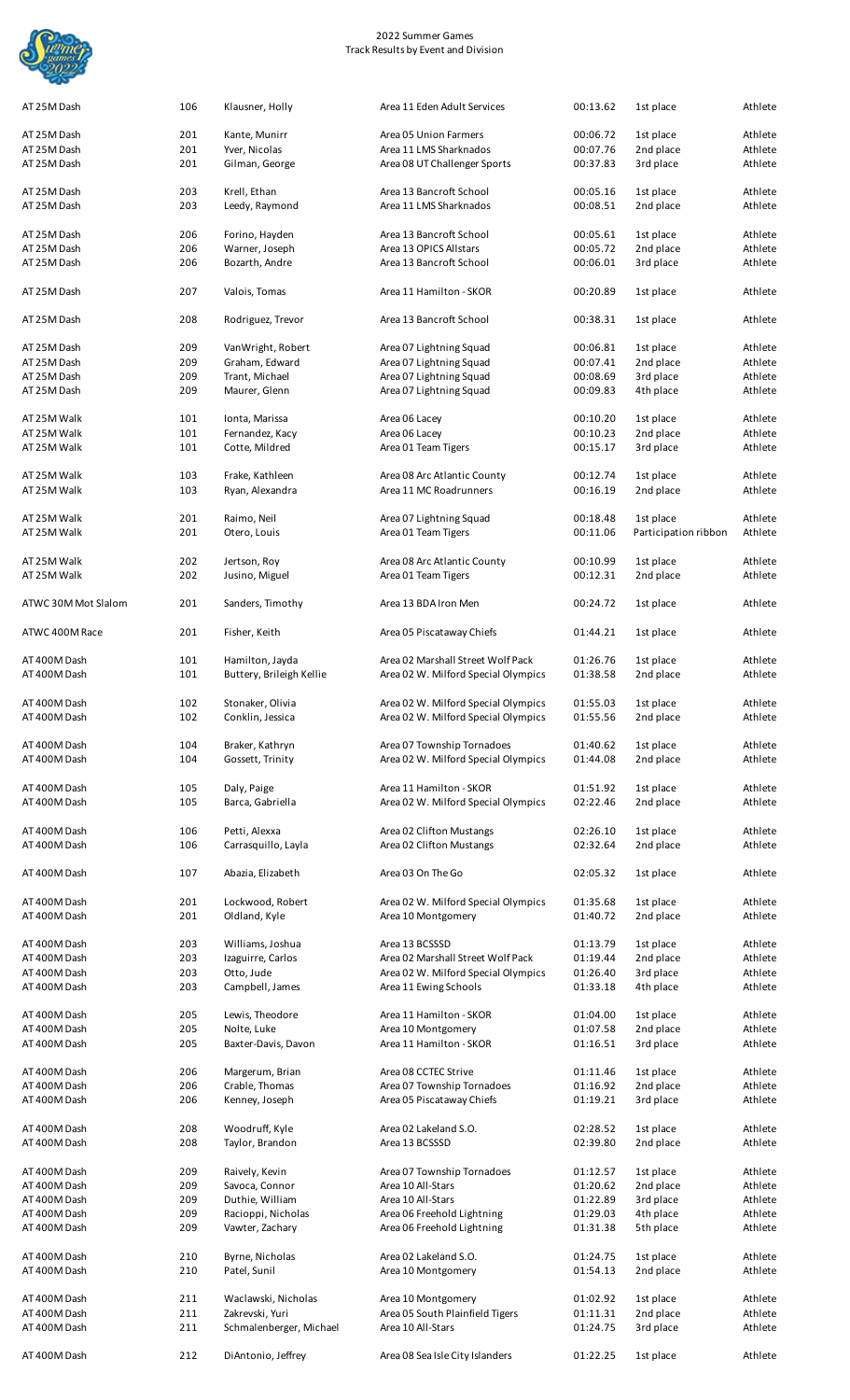

| AT 400M Dash   | 212 | Tylutki, Ronald            | Area 06 FSA                 | 01:22.73 | 2nd place            | Athlete |
|----------------|-----|----------------------------|-----------------------------|----------|----------------------|---------|
| AT 400M Walk   | 101 | Drummey, Rowan             | Area 07 GCSSSD Alumni       | 02:42.93 | 1st place            | Athlete |
|                | 101 | Faria, Alexa               | Area 06 Rosie Runners       | 02:57.75 | 2nd place            |         |
| AT 400M Walk   |     |                            |                             |          |                      | Athlete |
| AT 400M Walk   | 101 | Lanzalotti, Rebecca        | Area 07 GCSSSD Alumni       | 03:13.08 | 3rd place            | Athlete |
|                |     |                            |                             |          |                      |         |
| AT 400M Walk   | 102 | Honaker, Kassidy           | Area 08 Cumberland Arc      | 03:13.28 | 1st place            | Athlete |
| AT 400M Walk   | 102 | Thomas, Rebecca            | Area 07 GCSSSD Alumni       | 03:53.14 | 2nd place            | Athlete |
| AT 400M Walk   | 102 | Borgersen, Brenda          | Area 07 GCSSSD Alumni       | 02:41.62 | Participation ribbon | Athlete |
|                |     |                            |                             |          |                      |         |
| AT 400M Walk   | 103 | Findley, Susan             | Area 03 On The Go           | 03:27.43 | 1st place            | Athlete |
| AT 400M Walk   | 103 | Yee, Pamela                | Area 03 On The Go           | 03:36.85 | 2nd place            | Athlete |
| AT 400M Walk   | 103 | VanBoerum, Michelle        | Area 07 Bancroft Adult Comm | 03:51.59 | 3rd place            | Athlete |
| AT 400M Walk   | 103 | Heiser, Kristen            | Area 07 Bancroft Adult Comm | 04:03.46 | 4th place            | Athlete |
| AT 400M Walk   | 103 | Barber, Brittany           | Area 06 Rockets             | 04:11.34 | 5th place            | Athlete |
| AT 400M Walk   | 103 | Grossman, Lesley           | Area 07 Bancroft Adult Comm | 04:11.59 | 6th place            | Athlete |
| AT 400M Walk   | 103 | Pelletier, Amber           | Area 07 GCSSSD Alumni       | 04:13.33 | 7th place            | Athlete |
|                |     |                            |                             |          |                      |         |
| AT 400M Walk   | 103 | Dowd, Lindsay              | Area 07 Bancroft Adult Comm | 02:52.72 | Participation ribbon | Athlete |
|                |     |                            |                             |          |                      | Athlete |
| AT 400M Walk   | 104 | Jones, Jennifer            | Area 07 GCSSSD Alumni       | 03:50.35 | 1st place            |         |
| AT 400M Walk   | 104 | Knoth, Kristin             | Area 07 Bancroft Adult Comm | 04:12.13 | 2nd place            | Athlete |
| AT 400M Walk   | 104 | Bombard, Jaime             | Area 03 On The Go           | 04:24.65 | 3rd place            | Athlete |
| AT 400M Walk   | 104 | Tobia, Cheryl              | Area 03 On The Go           | 04:28.24 | 4th place            | Athlete |
| AT 400M Walk   | 104 | Koenitzer, Kathleen        | Area 07 Bancroft Adult Comm | 05:00.95 | 5th place            | Athlete |
|                |     |                            |                             |          |                      |         |
| AT 400M Walk   | 105 | Brennan, Maureen           | Area 03 On The Go           | 06:02.31 | 1st place            | Athlete |
| AT 400M Walk   | 105 | Polito, Linda              | Area 03 On The Go           | 06:20.80 | 2nd place            | Athlete |
|                |     |                            |                             |          |                      |         |
| AT 400M Walk   | 202 | Grasso, Jason              | Area 10 All-Stars           | 02:53.85 | 1st place            | Athlete |
| AT 400M Walk   | 202 | Gaimari, John              | Area 07 GCSSSD Alumni       | 03:17.28 | 2nd place            | Athlete |
| AT 400M Walk   | 202 | Karwacki, Raymond          | Area 07 GCSSSD Alumni       | 03:23.07 | 3rd place            | Athlete |
| AT 400M Walk   | 202 | Brown, Briar               | Area 07 GCSSSD Alumni       | 03:30.33 | 4th place            | Athlete |
|                |     |                            |                             |          |                      |         |
| AT 400M Walk   | 203 | Paolini, Mathew            | Area 07 Bancroft Adult Comm | 02:53.37 | 1st place            | Athlete |
| AT 400M Walk   | 203 | Grompone, Nicholas         | Area 06 Rockets             | 03:35.95 | 2nd place            | Athlete |
|                |     |                            |                             |          |                      | Athlete |
| AT 400M Walk   | 203 | Rose, Matthew              | Area 07 GCSSSD Alumni       | 04:07.18 | 3rd place            |         |
| AT 400M Walk   | 203 | Pullen, Christopher        | Area 08 CCTEC Strive        | 02:45.69 | Participation ribbon | Athlete |
|                |     |                            |                             |          |                      |         |
| AT 400M Walk   | 204 | Patt, Raymond              | Area 03 Warren Arc          | 02:48.93 | 1st place            | Athlete |
| AT 400M Walk   | 204 | Nicolosi, Michael          | Area 07 GCSSSD Alumni       | 03:14.99 | 2nd place            | Athlete |
| AT 400M Walk   | 204 | Menkes, Daniel             | Area 07 Bancroft Adult Comm | 03:19.90 | 3rd place            | Athlete |
| AT 400M Walk   | 204 | Kraus, Thomas              | Area 11 MC Roadrunners      | 03:26.43 | 4th place            | Athlete |
|                |     |                            |                             |          |                      |         |
| AT 400M Walk   | 205 | Howard, John               | Area 07 GCSSSD Alumni       | 02:43.45 | 1st place            | Athlete |
| AT 400M Walk   | 205 | Mui, Allen                 | Area 06 Rockets             | 02:55.58 | 2nd place            | Athlete |
| AT 400M Walk   | 205 | Knipple, Ryan              | Area 06 Rosie Runners       | 03:23.42 | 3rd place            | Athlete |
| AT 400M Walk   | 205 | Harris, Seth               | Area 03 Warren Arc          | 03:24.75 | 4th place            | Athlete |
| AT 400M Walk   | 205 | Faul, Brian                | Area 03 On The Go           | 03:34.57 | 5th place            | Athlete |
| AT 400M Walk   | 205 | Quinn-Constantino, Brenden | Area 07 GCSSSD Alumni       | 03:41.56 | 6th place            | Athlete |
|                |     |                            |                             |          |                      |         |
| AT 400M Walk   | 206 | MacEwen, Jason             | Area 07 GCSSSD Alumni       | 02:45.71 | 1st place            | Athlete |
| AT 400M Walk   | 206 | Figurelli, Nicholas        | Area 03 On The Go           | 03:42.57 | 2nd place            | Athlete |
|                | 206 |                            |                             |          |                      |         |
| AT 400M Walk   |     | Ritter, Jerome             | Area 07 Bancroft Adult Comm | 03:44.02 | 3rd place            | Athlete |
| AT 400M Walk   | 206 | Bowman, Andrew             | Area 03 On The Go           | 03:55.67 | 4th place            | Athlete |
| AT 400M Walk   | 206 | Cherkos, Daniel            | Area 06 Rosie Runners       | 03:56.30 | 5th place            | Athlete |
| AT 400M Walk   | 206 | Leto, Steven               | Area 03 Warren Arc          | 04:04.42 | 6th place            | Athlete |
| AT 400M Walk   | 206 | Morales, William           | Area 03 On The Go           | 04:29.86 | 7th place            | Athlete |
| AT 400M Walk   | 206 | McCurry, Shaun             | Area 07 Bancroft Adult Comm | 06:29.78 | 8th place            | Athlete |
|                |     |                            |                             |          |                      |         |
| AT 400M Walk   | 207 | Byrne, Christopher         | Area 03 On The Go           | 04:13.09 | 1st place            | Athlete |
| AT 400M Walk   | 207 | Schleck, James             | Area 03 On The Go           | 04:31.64 | 2nd place            | Athlete |
| AT 400M Walk   | 207 | Greenberg, Daniel          | Area 07 Bancroft Adult Comm | 04:33.80 | 3rd place            | Athlete |
| AT 400M Walk   | 207 | Lane, Matthew              | Area 06 Rockets             | 04:41.22 | 4th place            | Athlete |
|                |     |                            |                             |          |                      |         |
| AT 4X100 Relay | 101 | Stonaker, Olivia           | WMSO Forky                  | 01:22.05 | 1st place            | Athlete |
| AT 4X100 Relay | 101 | Pena, Ashley               | WMSO Forky                  | 01:22.05 | 1st place            | Athlete |
|                |     |                            |                             |          |                      |         |
| AT 4X100 Relay | 101 | Cornwell, Setnee           | WMSO Forky                  | 01:22.05 | 1st place            | Athlete |
| AT 4X100 Relay | 101 | Del Gatto, Ariana          | WMSO Forky                  | 01:22.05 | 1st place            | Athlete |
|                |     |                            |                             |          |                      |         |
| AT 4X100 Relay | 102 | Bruce, Ashlee              | <b>SKOR THREE</b>           | 01:26.58 | 1st place            | Athlete |
| AT 4X100 Relay | 102 | Scheick, Rebecca           | <b>SKOR THREE</b>           | 01:26.58 | 1st place            | Athlete |
| AT 4X100 Relay | 102 | Sukiennik, Tyffany         | <b>SKOR THREE</b>           | 01:26.58 | 1st place            | Athlete |
| AT 4X100 Relay | 102 | Daly, Paige                | <b>SKOR THREE</b>           | 01:26.58 | 1st place            | Athlete |
| AT 4X100 Relay | 102 | Drummey, Rowan             | GCSSSD Alumni 2             | 01:33.05 | 2nd place            | Athlete |
| AT 4X100 Relay | 102 | Beeler, Vicki              | GCSSSD Alumni 2             | 01:33.05 | 2nd place            | Athlete |
| AT 4X100 Relay | 102 | Borgersen, Brenda          | GCSSSD Alumni 2             | 01:33.05 | 2nd place            | Athlete |
| AT 4X100 Relay | 102 | McNulty, Keely             | GCSSSD Alumni 2             | 01:33.05 | 2nd place            | Athlete |
|                |     |                            |                             |          |                      |         |
| AT 4X100 Relay | 103 | Poggioli, Hannah           | Lakeland White              | 01:52.46 | 1st place            | Athlete |
|                |     |                            |                             |          |                      |         |
| AT 4X100 Relay | 103 | Barnes, Joelle             | Lakeland White              | 01:52.46 | 1st place            | Athlete |
| AT 4X100 Relay | 103 | Watkins, Falyn             | Lakeland White              | 01:52.46 | 1st place            | Athlete |
| AT 4X100 Relay | 103 | McLaughlin, Maia           | Lakeland White              | 01:52.46 | 1st place            | Athlete |
| AT 4X100 Relay | 103 | Hriczko, Amanda            | Piscataway Green            | 01:59.79 | 2nd place            | Athlete |
| AT 4X100 Relay | 103 | Laznovsky, Kyrstine        | Piscataway Green            | 01:59.79 | 2nd place            | Athlete |
| AT 4X100 Relay | 103 | Ramirez, Caitlin           | Piscataway Green            | 01:59.79 | 2nd place            | Athlete |
| AT 4X100 Relay | 103 | Bullock, Jasmine           | Piscataway Green            | 01:59.79 | 2nd place            | Athlete |
|                |     |                            |                             |          |                      |         |
| AT 4X100 Relay | 201 | Lockwood, Robert           | WMSO Dash                   | 01:21.90 | 1st place            | Athlete |
| AT 4X100 Relay | 201 | Clarke, Ethan              | WMSO Dash                   | 01:21.90 | 1st place            | Athlete |
|                |     |                            |                             |          |                      |         |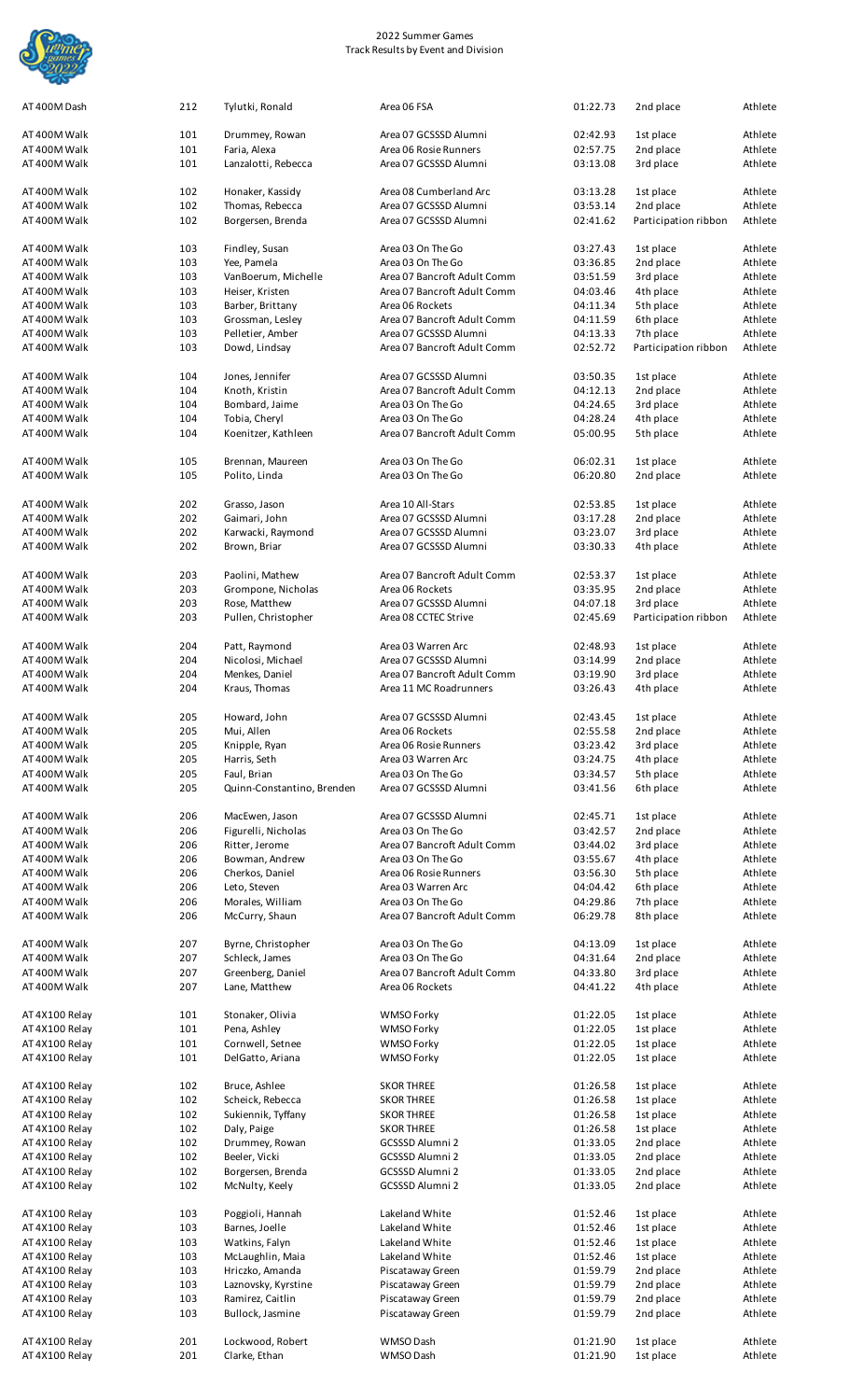

| AT 4X100 Relay | 201 | Buttery, Brileigh Kellie  | WMSO Dash                 | 01:21.90 | 1st place | Athlete |
|----------------|-----|---------------------------|---------------------------|----------|-----------|---------|
| AT 4X100 Relay | 201 |                           | WMSO Dash                 | 01:21.90 |           | Athlete |
|                |     | Bingham, Matthew          |                           |          | 1st place |         |
| AT 4X100 Relay | 201 | Iorlano, Gianfranco       | WMSO Dash                 | 01:21.90 | 1st place | Athlete |
|                |     |                           |                           |          |           |         |
| AT 4X100 Relay | 202 | Barlow, Nile              | Ewing Blue                | 00:59.63 | 1st place | Athlete |
| AT 4X100 Relay | 202 | Morse, Robert             | Ewing Blue                | 00:59.63 | 1st place | Athlete |
| AT 4X100 Relay | 202 | Clemons, Tre'             | Ewing Blue                | 00:59.63 | 1st place | Athlete |
| AT 4X100 Relay | 202 | Foreman, Oshan            | Ewing Blue                | 00:59.63 | 1st place | Athlete |
| AT 4X100 Relay | 202 | Capuano, Paige            | MOHS <sub>1</sub>         | 01:06.84 | 2nd place | Athlete |
|                | 202 |                           | MOHS <sub>1</sub>         | 01:06.84 |           |         |
| AT 4X100 Relay |     | Freeman, Terina           |                           |          | 2nd place | Athlete |
| AT 4X100 Relay | 202 | Huber, Thomas             | MOHS <sub>1</sub>         | 01:06.84 | 2nd place | Athlete |
| AT 4X100 Relay | 202 | Sowah, Cyril              | MOHS <sub>1</sub>         | 01:06.84 | 2nd place | Athlete |
| AT 4X100 Relay | 202 | Stapleton, James          | Township Tornados II      | 01:08.26 | 3rd place | Athlete |
| AT 4X100 Relay | 202 | Barton, Luke              | Township Tornados II      | 01:08.26 | 3rd place | Athlete |
| AT 4X100 Relay | 202 | Murray, Ryatt             | Township Tornados II      | 01:08.26 | 3rd place | Athlete |
| AT 4X100 Relay | 202 | Braker, Kathryn           | Township Tornados II      | 01:08.26 | 3rd place | Athlete |
|                |     |                           |                           |          |           |         |
|                |     |                           |                           |          |           |         |
| AT 4X100 Relay | 203 | Margerum, Brian           | <b>CCTEC Strive</b>       | 01:11.52 | 1st place | Athlete |
| AT 4X100 Relay | 203 | Williams, Llaird          | <b>CCTEC Strive</b>       | 01:11.52 | 1st place | Athlete |
| AT 4X100 Relay | 203 | Sanchez, Christian        | <b>CCTEC Strive</b>       | 01:11.52 | 1st place | Athlete |
| AT 4X100 Relay | 203 | Akilli, Emirhan           | <b>CCTEC Strive</b>       | 01:11.52 | 1st place | Athlete |
| AT 4X100 Relay | 203 | Matto, Louis              | 1 UTCS                    | 01:16.26 | 2nd place | Athlete |
| AT 4X100 Relay | 203 | Thomson, Ian              | 1 UTCS                    | 01:16.26 | 2nd place | Athlete |
|                |     |                           |                           |          |           |         |
| AT 4X100 Relay | 203 | Murray, Hunter            | 1 UTCS                    | 01:16.26 | 2nd place | Athlete |
| AT 4X100 Relay | 203 | Feliciano, Ryan           | 1 UTCS                    | 01:16.26 | 2nd place | Athlete |
| AT 4X100 Relay | 203 | Young, Elijah             | <b>BCSSSD</b>             | 01:16.27 | 3rd place | Athlete |
| AT 4X100 Relay | 203 | Pietrow, Christopher      | <b>BCSSSD</b>             | 01:16.27 | 3rd place | Athlete |
| AT 4X100 Relay | 203 | Williams, Joshua          | <b>BCSSSD</b>             | 01:16.27 | 3rd place | Athlete |
| AT 4X100 Relay | 203 | Otting, Gene              | <b>BCSSSD</b>             | 01:16.27 | 3rd place | Athlete |
| AT 4X100 Relay | 203 | Nelson, Trevon            | Ewing White               | 01:17.70 | 4th place | Athlete |
|                |     |                           |                           |          |           |         |
| AT 4X100 Relay | 203 | Foreman, Gianna           | Ewing White               | 01:17.70 | 4th place | Athlete |
| AT 4X100 Relay | 203 | Campbell, James           | Ewing White               | 01:17.70 | 4th place | Athlete |
| AT 4X100 Relay | 203 | Hill, Makai               | Ewing White               | 01:17.70 | 4th place | Athlete |
| AT 4X100 Relay | 203 | Nocella, Madeline         | Township Tornados III     | 01:23.21 | 5th place | Athlete |
| AT 4X100 Relay | 203 | Wilson, Tyler             | Township Tornados III     | 01:23.21 | 5th place | Athlete |
| AT 4X100 Relay | 203 | Potts, William            | Township Tornados III     | 01:23.21 | 5th place | Athlete |
| AT 4X100 Relay | 203 | Cottemond, Zykiria        | Township Tornados III     | 01:23.21 | 5th place | Athlete |
|                |     |                           |                           |          |           |         |
| AT 4X100 Relay | 203 | Byrne, Chloe              | 2 UTCS                    | 01:24.30 | 6th place | Athlete |
| AT 4X100 Relay | 203 | Rose, George              | 2 UTCS                    | 01:24.30 | 6th place | Athlete |
| AT 4X100 Relay | 203 | Patro, Brett              | 2 UTCS                    | 01:24.30 | 6th place | Athlete |
| AT 4X100 Relay | 203 | Palmer, Mia               | 2 UTCS                    | 01:24.30 | 6th place | Athlete |
| AT 4X100 Relay | 203 | Krawciw, Erika            | ECLC 1                    | 01:32.84 | 7th place | Athlete |
| AT 4X100 Relay | 203 | Minero, Nicole            | ECLC <sub>1</sub>         | 01:32.84 | 7th place | Athlete |
| AT 4X100 Relay | 203 | Citro, Reese              | ECLC <sub>1</sub>         | 01:32.84 | 7th place | Athlete |
|                |     |                           |                           |          |           |         |
| AT 4X100 Relay | 203 | Frances, Julia            | ECLC <sub>1</sub>         | 01:32.84 | 7th place | Athlete |
| AT 4X100 Relay | 203 | Radicchi, Brian           | Lakeland Crimson          | 01:37.80 | 8th place | Athlete |
| AT 4X100 Relay | 203 | Manolis, Hudson           | Lakeland Crimson          | 01:37.80 | 8th place | Athlete |
| AT 4X100 Relay | 203 | Scharr, Jackie            | Lakeland Crimson          | 01:37.80 | 8th place | Athlete |
| AT 4X100 Relay | 203 | Durden, Angus             | Lakeland Crimson          | 01:37.80 | 8th place | Athlete |
|                |     |                           |                           |          |           |         |
|                |     |                           |                           |          |           |         |
| AT 4X100 Relay | 204 | Lucas, Andrew             | MOHS <sub>2</sub>         | 01:33.61 | 1st place | Athlete |
| AT 4X100 Relay | 204 | Gil, Ariel                | MOHS <sub>2</sub>         | 01:33.61 | 1st place | Athlete |
| AT 4X100 Relay | 204 | Parisi, Gabriella         | MOHS <sub>2</sub>         | 01:33.61 | 1st place | Athlete |
| AT 4X100 Relay | 204 | Dowd, Lauren              | MOHS <sub>2</sub>         | 01:33.61 | 1st place | Athlete |
| AT 4X100 Relay | 204 | Hesh-Peterson, Izayah     | 3 UTCS                    | 01:44.25 | 2nd place | Athlete |
| AT 4X100 Relay | 204 | Johnson, Charles          | 3 UTCS                    | 01:44.25 | 2nd place | Athlete |
| AT 4X100 Relay | 204 | Trujillo-Tejada, Abigail  | 3 UTCS                    | 01:44.25 | 2nd place | Athlete |
|                |     |                           |                           |          |           |         |
| AT 4X100 Relay | 204 | Mason, Elijah             | 3 UTCS                    | 01:44.25 | 2nd place | Athlete |
|                |     |                           |                           |          |           |         |
| AT 4X100 Relay | 205 | Sampson, Taylor           | WMSO Doe a Deer           | 01:43.25 | 1st place | Athlete |
| AT 4X100 Relay | 205 | Deliz, Shanora            | WMSO Doe a Deer           | 01:43.25 | 1st place | Athlete |
| AT 4X100 Relay | 205 | Fuchs, Maximillian        | WMSO Doe a Deer           | 01:43.25 | 1st place | Athlete |
| AT 4X100 Relay | 205 | Guggiari, Maggie          | WMSO Doe a Deer           | 01:43.25 | 1st place | Athlete |
|                |     |                           |                           |          |           |         |
|                |     |                           |                           |          |           |         |
| AT 4X100 Relay | 207 | Mangano, Ryan             | <b>BDA Silver Surfers</b> | 01:05.24 | 1st place | Athlete |
| AT 4X100 Relay | 207 | Mohr, Corey               | <b>BDA Silver Surfers</b> | 01:05.24 | 1st place | Athlete |
| AT 4X100 Relay | 207 | DeAlessandro, Adam        | <b>BDA Silver Surfers</b> | 01:05.24 | 1st place | Athlete |
| AT 4X100 Relay | 207 | Roth, Jack                | <b>BDA Silver Surfers</b> | 01:05.24 | 1st place | Athlete |
|                |     |                           |                           |          |           |         |
| AT 4X100 Relay | 208 | Crable, Thomas            | Township Tornados I       | 00:58.68 | 1st place | Athlete |
|                | 208 | Teixeira, Ricardo         | Township Tornados I       | 00:58.68 |           |         |
| AT 4X100 Relay |     |                           |                           |          | 1st place | Athlete |
| AT 4X100 Relay | 208 | Raively, Kevin            | Township Tornados I       | 00:58.68 | 1st place | Athlete |
| AT 4X100 Relay | 208 | McGuire, Patrick          | Township Tornados I       | 00:58.68 | 1st place | Athlete |
| AT 4X100 Relay | 208 | McClinton, Shafeeq        | <b>GCSSSD Alumni B</b>    | 01:02.67 | 2nd place | Athlete |
| AT 4X100 Relay | 208 | Howard, John              | <b>GCSSSD Alumni B</b>    | 01:02.67 | 2nd place | Athlete |
| AT 4X100 Relay | 208 | Quinn-Constantino, Elijah | <b>GCSSSD Alumni B</b>    | 01:02.67 | 2nd place | Athlete |
| AT 4X100 Relay | 208 | Sztenderowicz, John       | <b>GCSSSD Alumni B</b>    | 01:02.67 | 2nd place | Athlete |
|                |     |                           |                           |          |           |         |
| AT 4X100 Relay | 208 | Abdisubhan, Yimaj         | Camp Robin Racers         | 01:15.66 | 3rd place | Athlete |
| AT 4X100 Relay | 208 | Nguyen, Mai               | Camp Robin Racers         | 01:15.66 | 3rd place | Athlete |
| AT 4X100 Relay | 208 | Dowling, Rose             | Camp Robin Racers         | 01:15.66 | 3rd place | Athlete |
| AT 4X100 Relay | 208 | Madrid, Dylan             | Camp Robin Racers         | 01:15.66 | 3rd place | Athlete |
| AT 4X100 Relay | 208 | Baxter-Davis, Davon       | <b>SKOR ONE</b>           | 01:53.40 | 4th place | Athlete |
| AT 4X100 Relay | 208 | Lewis, Theodore           | <b>SKOR ONE</b>           | 01:53.40 | 4th place | Athlete |
|                |     |                           |                           |          |           |         |
| AT 4X100 Relay | 208 | Prasad, Shubham           | <b>SKOR ONE</b>           | 01:53.40 | 4th place | Athlete |
| AT 4X100 Relay | 208 | Pontoriero, Anthony       | <b>SKOR ONE</b>           | 01:53.40 | 4th place | Athlete |
|                |     |                           |                           |          |           |         |
| AT 4X100 Relay | 209 | Kalman, Laquan            | South Plainfield Green    | 01:07.35 | 1st place | Athlete |
| AT 4X100 Relay | 209 | Both, Kyle                | South Plainfield Green    | 01:07.35 | 1st place | Athlete |
| AT 4X100 Relay | 209 | Scott, Darius             | South Plainfield Green    | 01:07.35 | 1st place | Athlete |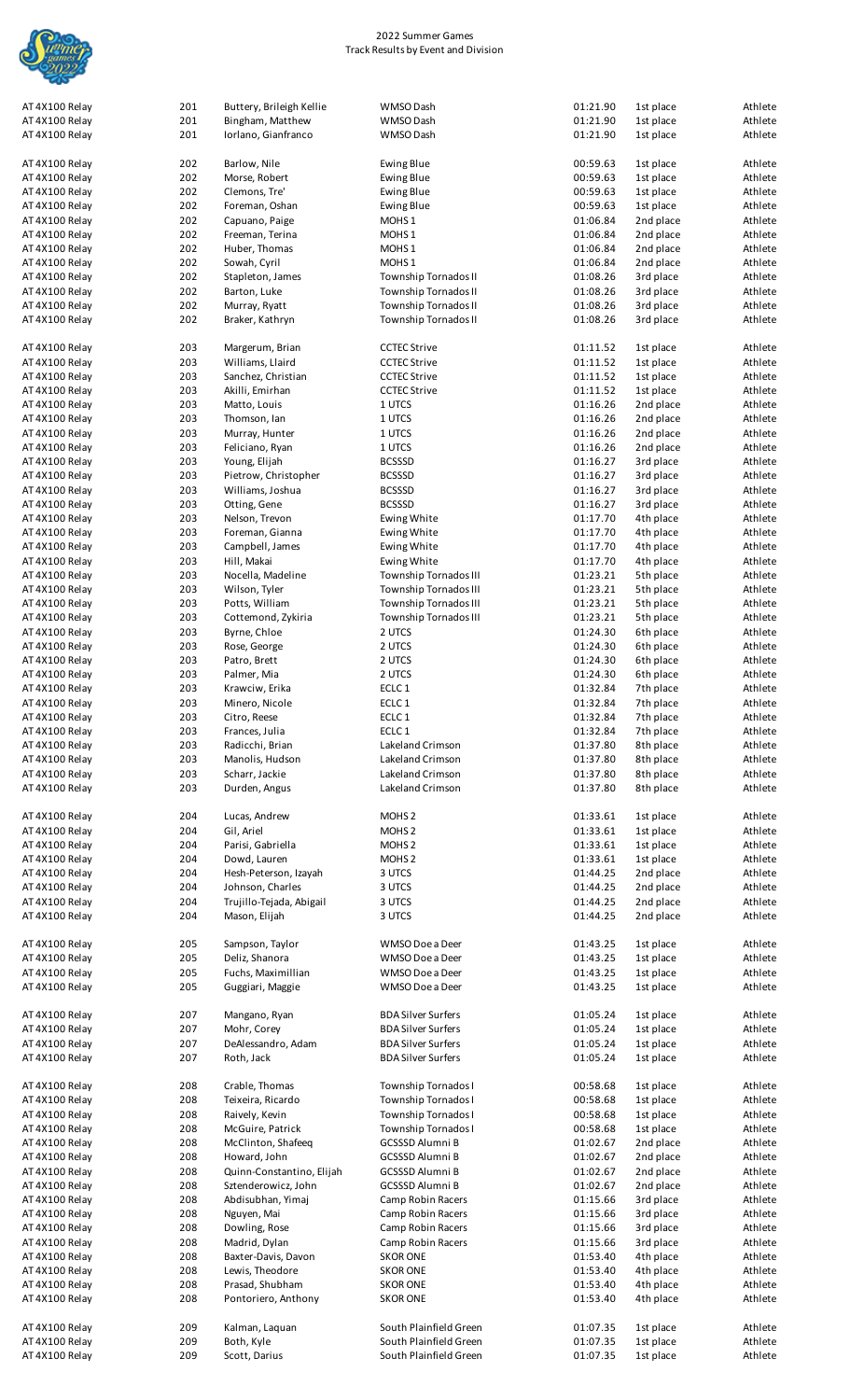

| AT 4X100 Relay                   | 209        | Zakrevski, Yuri                     | South Plainfield Green  | 01:07.35             | 1st place              | Athlete            |
|----------------------------------|------------|-------------------------------------|-------------------------|----------------------|------------------------|--------------------|
| AT 4X100 Relay                   | 209        | Zambon, Zachary                     | Thunderbirds Blue       | 01:08.41             | 2nd place              | Athlete            |
| AT 4X100 Relay                   | 209        | Sims, Gabriel                       | Thunderbirds Blue       | 01:08.41             | 2nd place              | Athlete            |
| AT 4X100 Relay                   | 209        | Jones, Jeremiah                     | Thunderbirds Blue       | 01:08.41             | 2nd place              | Athlete            |
| AT 4X100 Relay                   | 209        | Lee, Christopher                    | Thunderbirds Blue       | 01:08.41             | 2nd place              | Athlete            |
| AT 4X100 Relay                   | 209        | Inverso, Charles                    | <b>SKOR TWO</b>         | 01:09.43             | 3rd place              | Athlete            |
| AT 4X100 Relay                   | 209        | Mayer, Damien                       | <b>SKOR TWO</b>         | 01:09.43             | 3rd place              | Athlete            |
| AT 4X100 Relay                   | 209        | Hubal, Leif                         | <b>SKOR TWO</b>         | 01:09.43             | 3rd place              | Athlete            |
| AT 4X100 Relay                   | 209        | Ryba, Zachary                       | <b>SKOR TWO</b>         | 01:09.43             | 3rd place              | Athlete            |
| AT 4X100 Relay                   | 209        | Pedoto, Theresa                     | <b>Storm Sports</b>     | 01:11.19             | 4th place              | Athlete            |
|                                  |            |                                     |                         |                      | 4th place              |                    |
| AT 4X100 Relay                   | 209        | Carabello, Lauri                    | <b>Storm Sports</b>     | 01:11.19             |                        | Athlete            |
| AT 4X100 Relay                   | 209        | Cleary, Desi                        | <b>Storm Sports</b>     | 01:11.19             | 4th place              | Athlete            |
| AT 4X100 Relay                   | 209        | Fredericks Jr., Robert              | <b>Storm Sports</b>     | 01:11.19             | 4th place              | Athlete            |
| AT 4X100 Relay                   | 209        | Patterson, David                    | MC Roadrunners Orange   | 01:11.76             | 5th place              | Athlete            |
| AT 4X100 Relay                   | 209        | Alicea, Steven                      | MC Roadrunners Orange   | 01:11.76             | 5th place              | Athlete            |
| AT 4X100 Relay                   | 209        | Tung, Austin                        | MC Roadrunners Orange   | 01:11.76             | 5th place              | Athlete            |
| AT 4X100 Relay                   | 209        | Rogers, Colin                       | MC Roadrunners Orange   | 01:11.76             | 5th place              | Athlete            |
| AT 4X100 Relay                   | 209        | Sosnowski, Allison                  | All Stars 2             | 01:13.32             | 6th place              | Athlete            |
| AT 4X100 Relay                   | 209        | Baldwin, Andrew                     | All Stars 2             | 01:13.32             | 6th place              | Athlete            |
| AT 4X100 Relay                   | 209        | Schmalenberger, Michael             | All Stars 2             | 01:13.32             | 6th place              | Athlete            |
| AT 4X100 Relay                   | 209        | Savoca, Connor                      | All Stars 2             | 01:13.32             | 6th place              | Athlete            |
| AT 4X100 Relay                   | 209        | Ehringer, Michael                   | All Stars 1             | 01:13.60             | 7th place              | Athlete            |
| AT 4X100 Relay                   | 209        | Grasso, Jason                       | All Stars 1             | 01:13.60             | 7th place              | Athlete            |
| AT 4X100 Relay                   | 209        | Skolar, Angela                      | All Stars 1             | 01:13.60             | 7th place              | Athlete            |
| AT 4X100 Relay                   | 209        | Duthie, William                     | All Stars 1             | 01:13.60             | 7th place              | Athlete            |
|                                  |            |                                     |                         |                      |                        |                    |
| AT 4X100 Relay                   | 210        | Otto, Jude                          | <b>WMSO Bucks</b>       | 01:07.99             | 1st place              | Athlete            |
| AT 4X100 Relay                   | 210        | Becker, Wyatt                       | <b>WMSO Bucks</b>       | 01:07.99             | 1st place              | Athlete            |
| AT 4X100 Relay                   | 210        | Burlum, Matthew                     | <b>WMSO Bucks</b>       | 01:07.99             | 1st place              | Athlete            |
| AT 4X100 Relay                   | 210        | Freeman, Vincent                    | <b>WMSO Bucks</b>       | 01:07.99             | 1st place              | Athlete            |
|                                  |            |                                     |                         |                      |                        |                    |
| AT 4X100 Relay                   | 210        | Stricker, Kyle                      | <b>SKOR FOUR</b>        | 01:14.05             | 2nd place              | Athlete            |
| AT 4X100 Relay                   | 210        | Valois, Cristian                    | <b>SKOR FOUR</b>        | 01:14.05             | 2nd place              | Athlete            |
| AT 4X100 Relay                   | 210        | Colaner, Cameron                    | <b>SKOR FOUR</b>        | 01:14.05             | 2nd place              | Athlete            |
| AT 4X100 Relay                   | 210        | Vega, Brian                         | <b>SKOR FOUR</b>        | 01:14.05             | 2nd place              | Athlete            |
| AT 4X100 Relay                   | 210        | Mina, Oscar                         | Piscataway Red          | 01:17.24             | 3rd place              | Athlete            |
| AT 4X100 Relay                   | 210        | Ortiz-Ruidiaz, Jose                 | Piscataway Red          | 01:17.24             | 3rd place              | Athlete            |
| AT 4X100 Relay                   | 210        | Mucisko, Zachary                    | Piscataway Red          | 01:17.24             | 3rd place              | Athlete            |
| AT 4X100 Relay                   | 210        | Leavell, Trenton                    | Piscataway Red          | 01:17.24             | 3rd place              | Athlete            |
| AT 4X100 Relay                   | 210        | George, Wayne                       | On the Go A             | 01:19.53             | 4th place              | Athlete            |
| AT 4X100 Relay                   | 210        | Bezeg, Joseph                       | On the Go A             | 01:19.53             | 4th place              | Athlete            |
| AT 4X100 Relay                   | 210        | Cannavina, Brian                    | On the Go A             | 01:19.53             | 4th place              | Athlete            |
| AT 4X100 Relay                   | 210        | O'Rourke, Ryan                      | On the Go A             | 01:19.53             | 4th place              | Athlete            |
| AT 4X100 Relay                   |            |                                     |                         |                      |                        |                    |
|                                  | 210        | Buchek, Nicholas                    | Piscataway Yellow       | 01:22.15             | 5th place              | Athlete            |
| AT 4X100 Relay                   | 210        | Glenn, Aubrey                       | Piscataway Yellow       | 01:22.15             | 5th place              | Athlete            |
| AT 4X100 Relay                   | 210        | Miller, Cheyenne                    | Piscataway Yellow       | 01:22.15             | 5th place              | Athlete            |
| AT 4X100 Relay                   | 210        | Panzarino, Nicholas                 | Piscataway Yellow       | 01:22.15             | 5th place              | Athlete            |
| AT 4X100 Relay                   | 210        | Werner, John                        | Rockets                 | 01:23.05             | 6th place              | Athlete            |
| AT 4X100 Relay                   | 210        | Mui, Allen                          | Rockets                 | 01:23.05             | 6th place              | Athlete            |
| AT 4X100 Relay                   | 210        | McGrath, Michael                    | Rockets                 | 01:23.05             | 6th place              | Athlete            |
| AT 4X100 Relay                   | 210        | Franklin, Rebecca                   | Rockets                 | 01:23.05             | 6th place              | Athlete            |
| AT 4X100 Relay                   | 210        | Owens, Joseph                       | Rockets                 | 01:23.05             | 6th place              | Athlete            |
| AT 4X100 Relay                   | 210        | Chatman, Willie                     | Piscataway Black        | 01:25.02             | 7th place              | Athlete            |
| AT 4X100 Relay                   | 210        | Park, Keith                         | Piscataway Black        | 01:25.02             | 7th place              | Athlete            |
| AT 4X100 Relay                   | 210        | Kenney, Joseph                      | Piscataway Black        | 01:25.02             | 7th place              | Athlete            |
|                                  |            |                                     |                         |                      |                        |                    |
| AT 4X100 Relay                   | 210        | Munzing, Nathaniel                  | Piscataway Black        | 01:25.02             | 7th place              | Athlete            |
| AT 4X100 Relay                   | 210        | Mazzella, Courtney                  | FSA <sub>1</sub>        | 01:28.64             | 8th place              | Athlete            |
| AT 4X100 Relay                   | 210        | Tobin, Colin                        | FSA <sub>1</sub>        | 01:28.64             | 8th place              | Athlete            |
| AT 4X100 Relay                   | 210        | Hart, Daniel                        | FSA <sub>1</sub>        | 01:28.64             | 8th place              | Athlete            |
| AT 4X100 Relay                   | 210        | Vales, Nicholas                     | FSA <sub>1</sub>        | 01:28.64             | 8th place              | Athlete            |
|                                  |            |                                     |                         |                      |                        |                    |
| AT 4X100 Relay                   | 211        | Fiedler, Adam                       | Thunderbirds Green      | 01:22.39             | 1st place              | Athlete            |
| AT 4X100 Relay                   | 211        | Weiss, Dillon                       | Thunderbirds Green      | 01:22.39             | 1st place              | Athlete            |
| AT 4X100 Relay                   | 211        | Mejia, Andy                         | Thunderbirds Green      | 01:22.39             | 1st place              | Athlete            |
| AT 4X100 Relay                   | 211        | Thompson, Garrett                   | Thunderbirds Green      | 01:22.39             | 1st place              | Athlete            |
| AT 4X100 Relay                   | 211        | Olson, Ryan                         | South Plainfield White  | 01:25.96             | 2nd place              | Athlete            |
| AT 4X100 Relay                   | 211        | Fallat, Robert                      | South Plainfield White  | 01:25.96             | 2nd place              | Athlete            |
| AT 4X100 Relay                   | 211        | Benton, Blake                       | South Plainfield White  | 01:25.96             | 2nd place              | Athlete            |
| AT 4X100 Relay                   | 211        | Melendez, Rafael                    | South Plainfield White  | 01:25.96             | 2nd place              | Athlete            |
| AT 4X100 Relay                   | 211        | Wright-Houston, Brendan             | OPICS                   | 01:27.76             | 3rd place              | Athlete            |
| AT 4X100 Relay                   | 211        | Maioriello, Mark                    | <b>OPICS</b>            | 01:27.76             | 3rd place              | Athlete            |
| AT 4X100 Relay                   | 211        | Miller, Delia                       | <b>OPICS</b>            | 01:27.76             | 3rd place              | Athlete            |
|                                  |            |                                     | <b>OPICS</b>            | 01:27.76             |                        |                    |
| AT 4X100 Relay                   | 211        | Pezza, Benjamin                     |                         |                      | 3rd place              | Athlete            |
| AT 4X100 Relay                   | 211        | O'Sullivan, Kelly                   | MC Roadrunners Green    | 01:28.16             | 4th place              | Athlete            |
| AT 4X100 Relay                   | 211        | Kunisch, Charles                    | MC Roadrunners Green    | 01:28.16             | 4th place              | Athlete            |
| AT 4X100 Relay                   | 211        | Doney, Michael                      | MC Roadrunners Green    | 01:28.16             | 4th place              | Athlete            |
| AT 4X100 Relay                   | 211        | Cenerino, Vincent                   | MC Roadrunners Green    | 01:28.16             | 4th place              | Athlete            |
| AT 4X100 Relay                   | 211        | DiAntonio, Jeffrey                  | Sea Isle City Islanders | 01:32.26             | 5th place              | Athlete            |
| AT 4X100 Relay                   |            | Britton, Christopher                | Sea Isle City Islanders | 01:32.26             | 5th place              | Athlete            |
| AT 4X100 Relay                   | 211        |                                     |                         |                      |                        |                    |
| AT 4X100 Relay                   | 211        | Larsen, Maureen                     | Sea Isle City Islanders | 01:32.26             | 5th place              | Athlete            |
|                                  | 211        | Pashuck, Raymond                    | Sea Isle City Islanders | 01:32.26             | 5th place              | Athlete            |
| AT 4X100 Relay                   | 211        | Knox, Steven                        | MC Roadrunners Blue     | 01:35.79             | 6th place              | Athlete            |
|                                  |            |                                     |                         |                      |                        |                    |
| AT 4X100 Relay                   | 211        | Toggweiler, Ellis                   | MC Roadrunners Blue     | 01:35.79             | 6th place              | Athlete            |
| AT 4X100 Relay                   | 211        | Kraus, Thomas                       | MC Roadrunners Blue     | 01:35.79             | 6th place              | Athlete            |
| AT 4X100 Relay                   | 211        | Haun, Daniel                        | MC Roadrunners Blue     | 01:35.79             | 6th place              | Athlete            |
| AT 4X100 Relay                   | 211        | Wilkins, Heather                    | Vernon A                | 01:36.25             | 7th place              | Athlete            |
| AT 4X100 Relay                   | 211        | Hertel, Andrew                      | Vernon A                | 01:36.25             | 7th place              | Athlete            |
| AT 4X100 Relay<br>AT 4X100 Relay | 211<br>211 | Blanchard, Arthur<br>Bono, Lawrence | Vernon A<br>Vernon A    | 01:36.25<br>01:36.25 | 7th place<br>7th place | Athlete<br>Athlete |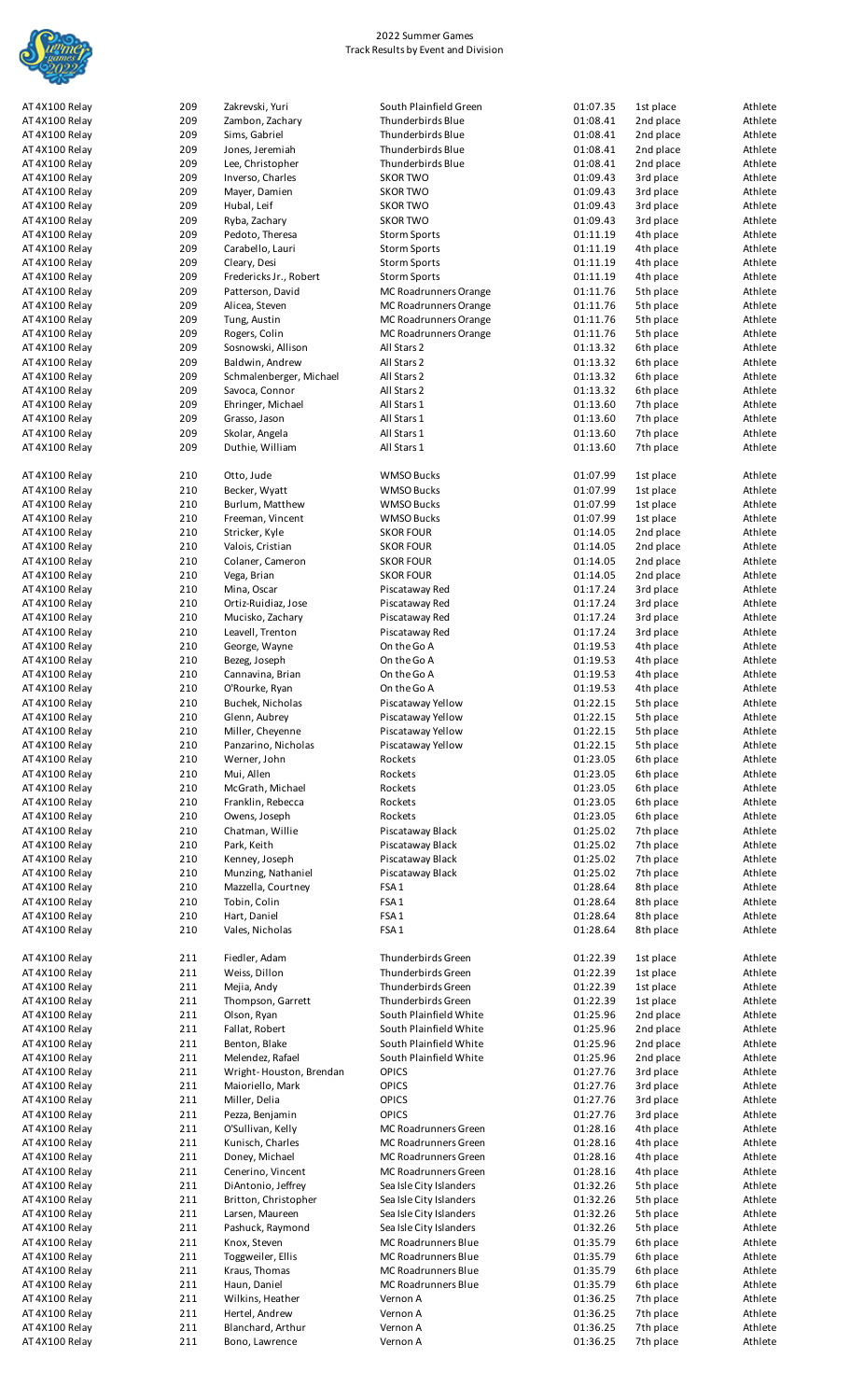

| AT 4X100 Relay<br>AT 4X100 Relay | 212        | Haskoor, Steven                        |                             |                      |                        | Athlete                |
|----------------------------------|------------|----------------------------------------|-----------------------------|----------------------|------------------------|------------------------|
|                                  |            |                                        | Clifton Rec 1               | 01:37.84             | 1st place              |                        |
|                                  | 212        | Chisolm, Rachel                        | Clifton Rec 1               | 01:37.84             | 1st place              | Athlete                |
|                                  |            |                                        |                             |                      |                        |                        |
| AT 4X100 Relay                   | 212        | Mauro, Andrew                          | Clifton Rec 1               | 01:37.84             | 1st place              | Athlete                |
| AT 4X100 Relay                   | 212        | Smith, Tiffany                         | Clifton Rec 1               | 01:37.84             | 1st place              | Athlete                |
| AT 4X100 Relay                   | 212        | Carlin, Kevin                          | <b>SKOR FIVE</b>            | 01:44.07             | 2nd place              | Athlete                |
|                                  |            |                                        |                             |                      |                        |                        |
| AT 4X100 Relay                   | 212        | Brangs, Amy                            | <b>SKOR FIVE</b>            | 01:44.07             | 2nd place              | Athlete                |
| AT 4X100 Relay                   | 212        | Tiscione, Aimee                        | <b>SKOR FIVE</b>            | 01:44.07             | 2nd place              | Athlete                |
|                                  |            |                                        |                             |                      |                        |                        |
| AT 4X100 Relay                   | 212        | Stevenson, Katherine                   | <b>SKOR FIVE</b>            | 01:44.07             | 2nd place              | Athlete                |
| AT 4X100 Relay                   | 212        | Rogers, Owen                           | Lakeland Black              | 02:29.62             | 3rd place              | Athlete                |
|                                  | 212        |                                        | Lakeland Black              | 02:29.62             |                        | Athlete                |
| AT 4X100 Relay                   |            | Trozzo, Anthony                        |                             |                      | 3rd place              |                        |
| AT 4X100 Relay                   | 212        | Carpenter, Ava                         | Lakeland Black              | 02:29.62             | 3rd place              | Athlete                |
| AT 4X100 Relay                   | 212        | Byrne, Nicholas                        | Lakeland Black              | 02:29.62             | 3rd place              | Athlete                |
|                                  |            |                                        |                             |                      |                        |                        |
|                                  |            |                                        |                             |                      |                        |                        |
| AT 4X100 Relay                   | 213        | Rusin, Jim                             | Circle of Friends           | 02:07.90             | 1st place              | Athlete                |
| AT 4X100 Relay                   | 213        | Secatello, James                       | Circle of Friends           | 02:07.90             | 1st place              | Athlete                |
|                                  |            |                                        |                             |                      |                        |                        |
| AT 4X100 Relay                   | 213        | Milo, William                          | Circle of Friends           | 02:07.90             | 1st place              | Athlete                |
| AT 4X100 Relay                   | 213        | Muller, Scott                          | Circle of Friends           | 02:07.90             | 1st place              | Athlete                |
|                                  |            |                                        |                             |                      |                        |                        |
|                                  |            |                                        |                             |                      |                        |                        |
| AT 4X100 Relay                   | 214        | Brown, Briar                           | GCSSSD Alumni A             | 01:27.15             | 1st place              | Athlete                |
| AT 4X100 Relay                   | 214        | Karwacki, Raymond                      | <b>GCSSSD Alumni A</b>      | 01:27.15             | 1st place              | Athlete                |
|                                  |            |                                        |                             |                      |                        |                        |
| AT 4X100 Relay                   | 214        | Rose, Matthew                          | <b>GCSSSD Alumni A</b>      | 01:27.15             | 1st place              | Athlete                |
| AT 4X100 Relay                   | 214        | MacEwen, Jason                         | <b>GCSSSD Alumni A</b>      | 01:27.15             | 1st place              | Athlete                |
|                                  |            |                                        |                             |                      |                        |                        |
|                                  |            |                                        |                             |                      |                        |                        |
| AT 4X100 Relay - Walking         | 301        | Williams, Tony                         | Arc Sharks                  | 02:55.99             | 1st place              | Athlete                |
| AT 4X100 Relay - Walking         | 301        | Lewis, Derrick                         | Arc Sharks                  | 02:55.99             | 1st place              | Athlete                |
|                                  |            |                                        |                             |                      |                        |                        |
| AT 4X100 Relay - Walking         | 301        | Nash, Julian                           | Arc Sharks                  | 02:55.99             | 1st place              | Athlete                |
| AT 4X100 Relay - Walking         | 301        | Foschi, Sofia                          | Arc Sharks                  | 02:55.99             | 1st place              | Athlete                |
| AT 4X100 Relay - Walking         | 301        | Grompone, Nicholas                     | Rockets                     | 03:38.15             | 2nd place              | Athlete                |
|                                  |            |                                        |                             |                      |                        |                        |
| AT 4X100 Relay - Walking         | 301        | Hoffman, Alexa                         | Rockets                     | 03:38.15             | 2nd place              | Athlete                |
| AT 4X100 Relay - Walking         | 301        | Barber, Brittany                       | Rockets                     | 03:38.15             | 2nd place              | Athlete                |
|                                  |            |                                        |                             |                      |                        |                        |
| AT 4X100 Relay - Walking         | 301        | Lane, Matthew                          | Rockets                     | 03:38.15             | 2nd place              | Athlete                |
| AT 4X100 Relay - Walking         | 301        | Delaney, Robert                        | On the Go D walk            | 03:40.74             | 3rd place              | Athlete                |
|                                  |            |                                        |                             |                      |                        |                        |
| AT 4X100 Relay - Walking         | 301        | Bombard, Jaime                         | On the Go D walk            | 03:40.74             | 3rd place              | Athlete                |
| AT 4X100 Relay - Walking         | 301        | Yee, Pamela                            | On the Go D walk            | 03:40.74             | 3rd place              | Athlete                |
|                                  | 301        | Byrne, Christopher                     | On the Go D walk            | 03:40.74             | 3rd place              | Athlete                |
| AT 4X100 Relay - Walking         |            |                                        |                             |                      |                        |                        |
|                                  |            |                                        |                             |                      |                        |                        |
| AT 4X100 Relay - Walking         | 302        | Faul, Brian                            | On the Go C Walk            | 03:41.61             | 1st place              | Athlete                |
|                                  |            |                                        |                             |                      |                        |                        |
| AT 4X100 Relay - Walking         | 302        | Bowman, Andrew                         | On the Go C Walk            | 03:41.61             | 1st place              | Athlete                |
| AT 4X100 Relay - Walking         | 302        | Findley, Susan                         | On the Go C Walk            | 03:41.61             | 1st place              | Athlete                |
|                                  |            |                                        |                             |                      |                        |                        |
| AT 4X100 Relay - Walking         | 302        | Schleck, James                         | On the Go C Walk            | 03:41.61             | 1st place              | Athlete                |
| AT 4X100 Relay - Walking         | 302        | Figurelli, Nicholas                    | On the Go E walk            | 04:11.00             | 2nd place              | Athlete                |
| AT 4X100 Relay - Walking         | 302        | Morales, William                       | On the Go E walk            | 04:11.00             | 2nd place              | Athlete                |
|                                  |            |                                        |                             |                      |                        |                        |
| AT 4X100 Relay - Walking         | 302        | Tobia, Cheryl                          | On the Go E walk            | 04:11.00             | 2nd place              | Athlete                |
| AT 4X100 Relay - Walking         | 302        | Brennan, Maureen                       | On the Go E walk            | 04:11.00             | 2nd place              | Athlete                |
|                                  |            |                                        |                             |                      |                        |                        |
|                                  |            |                                        |                             |                      |                        |                        |
| AT Unified 4x100 Relay           | 101        | Gossett, Trinity                       | WMSO Vixen                  | 01:12.65             | 1st place              | Athlete                |
| AT Unified 4x100 Relay           | 101        | Gerety, Heather                        | WMSO Vixen                  | 01:12.65             | 1st place              | Athlete                |
|                                  |            |                                        |                             |                      |                        |                        |
| AT Unified 4x100 Relay           | 101        | Weiss, Abigail                         | WMSO Vixen                  | 01:12.65             | 1st place              | <b>Unified Partner</b> |
| AT Unified 4x100 Relay           | 101        | Falby, Amaya                           | WMSO Vixen                  | 01:12.65             | 1st place              | <b>Unified Partner</b> |
|                                  |            |                                        |                             |                      |                        |                        |
|                                  |            |                                        |                             |                      |                        |                        |
| AT Unified 4x100 Relay           | 201        | Clemons, Tre'                          | <b>Ewing Unified Devils</b> | 01:11.64             | 1st place              | Athlete                |
| AT Unified 4x100 Relay           | 201        | Hill, Makai                            | <b>Ewing Unified Devils</b> | 01:11.64             | 1st place              | Athlete                |
|                                  |            |                                        |                             |                      |                        |                        |
| AT Unified 4x100 Relay           | 201        | Curtiss, Sebastian                     | <b>Ewing Unified Devils</b> | 01:11.64             | 1st place              | <b>Unified Partner</b> |
|                                  |            | Hill, Makenzie                         | <b>Ewing Unified Devils</b> | 01:11.64             | 1st place              | <b>Unified Partner</b> |
|                                  |            |                                        |                             |                      |                        |                        |
| AT Unified 4x100 Relay           | 201        |                                        |                             |                      | 2nd place              |                        |
| AT Unified 4x100 Relay           | 201        | Treglia, Tyler                         | Lakeland Squires            | 01:18.15             |                        | Athlete                |
|                                  |            |                                        |                             |                      |                        |                        |
| AT Unified 4x100 Relay           | 201        | Hyppolite, Marcson                     | Lakeland Squires            | 01:18.15             | 2nd place              | Athlete                |
| AT Unified 4x100 Relay           | 201        | McLaughlin, Julia                      | Lakeland Squires            | 01:18.15             | 2nd place              | <b>Unified Partner</b> |
| AT Unified 4x100 Relay           | 201        | Brown, Claudia                         | Lakeland Squires            | 01:18.15             | 2nd place              | <b>Unified Partner</b> |
|                                  |            |                                        |                             |                      |                        |                        |
|                                  |            |                                        |                             |                      |                        |                        |
| AT Unified 4x100 Relay           | 204        | Crilly, Joseph                         | Lakeland Knights            | 01:18.69             | 1st place              | Athlete                |
| AT Unified 4x100 Relay           | 204        | Durden, Angus                          | Lakeland Knights            | 01:18.69             | 1st place              | Athlete                |
|                                  |            |                                        |                             |                      |                        |                        |
| AT Unified 4x100 Relay           | 204        | Nix, Hannah                            | Lakeland Knights            | 01:18.69             | 1st place              | <b>Unified Partner</b> |
| AT Unified 4x100 Relay           | 204        | Kuhn, Clarissa                         | Lakeland Knights            | 01:18.69             | 1st place              | <b>Unified Partner</b> |
| AT Unified 4x100 Relay           | 204        |                                        | <b>WMSO Rockey</b>          | 01:31.91             | 2nd place              | Athlete                |
|                                  |            | Weiss, Benjamin                        |                             |                      |                        |                        |
| AT Unified 4x100 Relay           | 204        | Barca, Gabriella                       | <b>WMSO Rockey</b>          | 01:31.91             | 2nd place              | Athlete                |
| AT Unified 4x100 Relay           | 204        | Turre, Ralph                           | <b>WMSO Rockey</b>          | 01:31.91             | 2nd place              | <b>Unified Partner</b> |
|                                  |            |                                        |                             |                      |                        |                        |
| AT Unified 4x100 Relay           | 204        | Orsino, Dillen                         | <b>WMSO Rockey</b>          | 01:31.91             | 2nd place              | Unified Partner        |
|                                  |            |                                        |                             |                      |                        |                        |
|                                  |            |                                        |                             | 04:37.23             |                        | Athlete                |
| AT 4X400 Relay                   | 201        | Teixeira, Ricardo                      | Township Tornados 400 I     |                      | 1st place              |                        |
| AT 4X400 Relay                   | 201        | Crable, Thomas                         | Township Tornados 400 I     | 04:37.23             | 1st place              | Athlete                |
| AT 4X400 Relay                   | 201        | McGuire, Patrick                       | Township Tornados 400 I     | 04:37.23             | 1st place              | Athlete                |
|                                  |            |                                        |                             |                      |                        |                        |
| AT 4X400 Relay                   | 201        | Raively, Kevin                         | Township Tornados 400 I     | 04:37.23             | 1st place              | Athlete                |
| AT 4X400 Relay                   | 201        | Conklin, Jessica                       | WMSO MOB                    | 06:27.94             | 2nd place              | Athlete                |
|                                  |            |                                        | WMSO MOB                    | 06:27.94             |                        | Athlete                |
| AT 4X400 Relay                   | 201        | Clarke, Ethan                          |                             |                      | 2nd place              |                        |
| AT 4X400 Relay                   | 201        | Becker, Wyatt                          | WMSO MOB                    | 06:27.94             | 2nd place              | Athlete                |
| AT 4X400 Relay                   | 201        | Buttery, Brileigh Kellie               | WMSO MOB                    | 06:27.94             | 2nd place              | Athlete                |
|                                  |            |                                        |                             |                      |                        |                        |
|                                  |            |                                        |                             |                      |                        |                        |
| AT 4X400 Relay                   | 202        | Gerety, Heather                        | WMSO Goliath                | 06:22.09             | 1st place              | Athlete                |
|                                  |            |                                        |                             |                      |                        |                        |
| AT 4X400 Relay                   | 202        | Freeman, Vincent                       | WMSO Goliath                | 06:22.09             | 1st place              | Athlete                |
| AT 4X400 Relay                   | 202        | Gossett, Trinity                       | WMSO Goliath                | 06:22.09             | 1st place              | Athlete                |
|                                  |            |                                        |                             |                      |                        |                        |
| AT 4X400 Relay                   | 202        | Otto, Jude                             | WMSO Goliath                | 06:22.09             | 1st place              | Athlete                |
| AT 4X400 Relay                   | 202        | Barton, Luke                           | Township Tornados 400 II    | 06:32.41             | 2nd place              | Athlete                |
| AT 4X400 Relay                   | 202        | Braker, Kathryn                        | Township Tornados 400 II    | 06:32.41             | 2nd place              | Athlete                |
|                                  |            |                                        |                             |                      |                        |                        |
| AT 4X400 Relay                   | 202        | Stapleton, James                       | Township Tornados 400 II    | 06:32.41             | 2nd place              | Athlete                |
| AT 4X400 Relay                   | 202        | Murray, Ryatt                          | Township Tornados 400 II    | 06:32.41             | 2nd place              | Athlete                |
|                                  |            |                                        |                             |                      |                        |                        |
| AT 4X400 Relay                   | 202        | Burlum, Matthew                        | WMSO Herd                   | 07:09.29             | 3rd place              | Athlete                |
| AT 4X400 Relay                   | 202        | Lockwood, Robert                       | WMSO Herd                   | 07:09.29             | 3rd place              | Athlete                |
|                                  |            |                                        | WMSO Herd                   |                      |                        | Athlete                |
| AT 4X400 Relay<br>AT 4X400 Relay | 202<br>202 | Stonaker, Olivia<br>Fuchs, Maximillian | WMSO Herd                   | 07:09.29<br>07:09.29 | 3rd place<br>3rd place | Athlete                |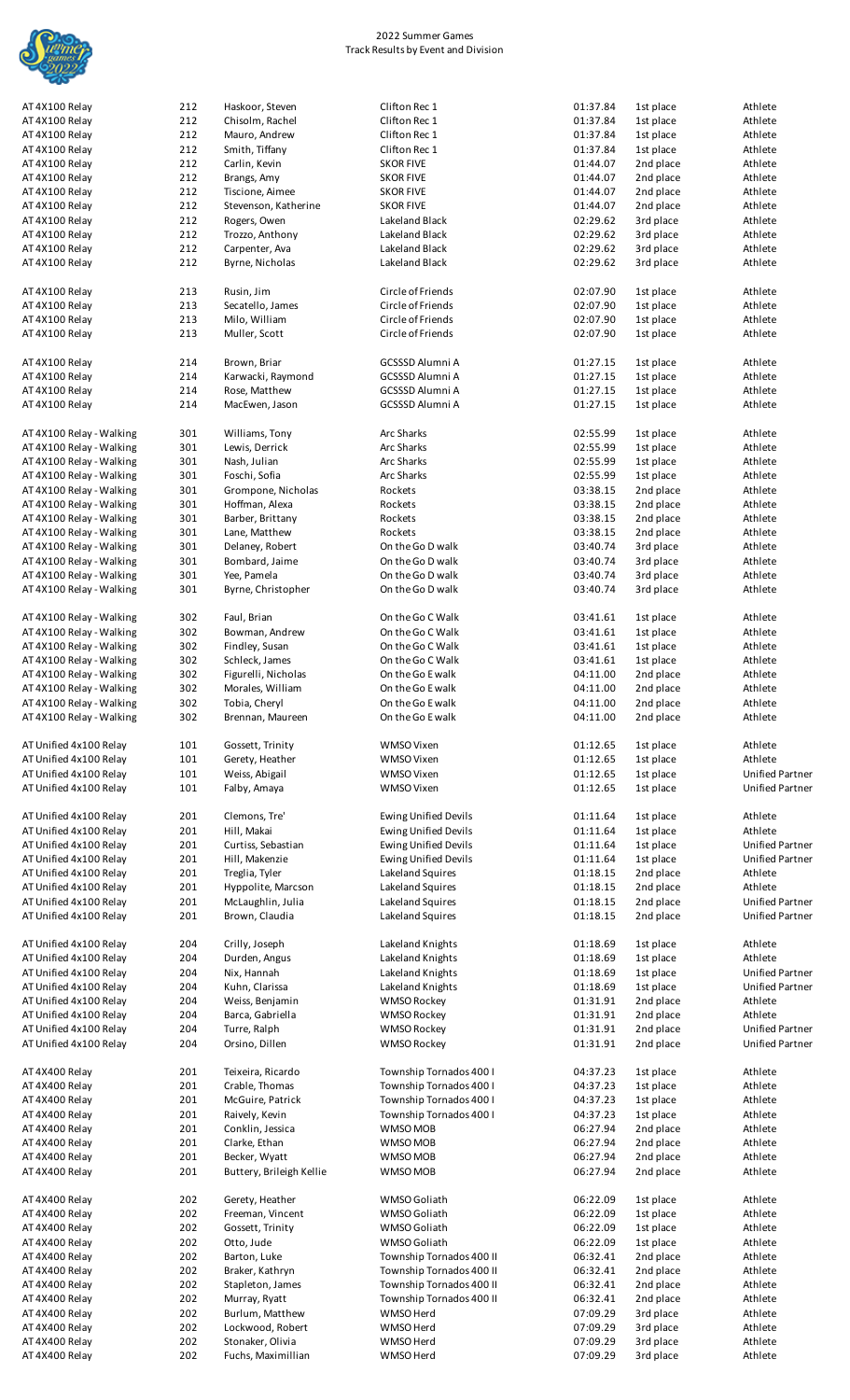

| AT Unified 4x400 Relay     | 201        | Nieshalla, Asa                               | Lakeland Crimson Tide                                 | 05:51.50             | 1st place              | Athlete                |
|----------------------------|------------|----------------------------------------------|-------------------------------------------------------|----------------------|------------------------|------------------------|
| AT Unified 4x400 Relav     | 201        | Williams, Thomas                             | Lakeland Crimson Tide                                 | 05:51.50             | 1st place              | Athlete                |
| AT Unified 4x400 Relay     | 201        | Kuhn, Clarissa                               | Lakeland Crimson Tide                                 | 05:51.50             | 1st place              | <b>Unified Partner</b> |
| AT Unified 4x400 Relay     | 201        | Brown, Claudia                               | Lakeland Crimson Tide                                 | 05:51.50             | 1st place              | <b>Unified Partner</b> |
|                            |            |                                              |                                                       |                      |                        |                        |
| AT Unified 4x400 Relay     | 201        | DiAntonio, Jeffrey                           | SIC Islanders                                         | 06:16.10             | 2nd place              | Athlete                |
| AT Unified 4x400 Relay     | 201        | Larsen, Maureen                              | SIC Islanders                                         | 06:16.10             | 2nd place              | Athlete                |
| AT Unified 4x400 Relay     | 201        | Chickadel, Cristine                          | SIC Islanders                                         | 06:16.10             | 2nd place              | <b>Unified Partner</b> |
| AT Unified 4x400 Relay     | 201        | Larsen, Andrew                               | SIC Islanders                                         | 06:16.10             | 2nd place              | <b>Unified Partner</b> |
| AT Unified 4x400 Relay     | 202        | Byrne, Nicholas                              | Lakeland First Knight                                 | 05:15.35             | 1st place              | Athlete                |
| AT Unified 4x400 Relay     | 202        | Manolis, Hudson                              | Lakeland First Knight                                 | 05:15.35             | 1st place              | Athlete                |
| AT Unified 4x400 Relay     | 202        | Kincaid, Shannon                             | Lakeland First Knight                                 | 05:15.35             | 1st place              | <b>Unified Partner</b> |
| AT Unified 4x400 Relay     | 202        | Walker, Sean                                 | Lakeland First Knight                                 | 05:15.35             | 1st place              | <b>Unified Partner</b> |
|                            |            |                                              |                                                       |                      |                        |                        |
| AT 50M Assisted Walk       | 101        | Black, Melanie                               | Area 13 BCSSSD                                        | 00:24.11             | 1st place              | Athlete                |
| AT 50M Assisted Walk       | 201        | Bahooshian, Jacob                            | Area 06 Lacey                                         | 00:24.01             | 1st place              | Athlete                |
| ATWC 50M Mot Slalom        | 301        | DuHamel, Joshua                              | Area 13 OPICS Allstars                                | 00:20.95             | 1st place              | Athlete                |
| ATWC 50M Mot Slalom        | 301        | Castillo, Maryann                            | Area 13 OPICS Allstars                                | 00:21.21             | 2nd place              | Athlete                |
| AT 50M Dash                | 101        | Mariani, Sophia                              | Area 13 BDA Iron Men                                  | 00:13.14             | 1st place              | Athlete                |
| AT 50M Dash                |            |                                              |                                                       | 00:13.91             |                        | Athlete                |
| AT 50M Dash                | 101<br>101 | Trujillo-Tejada, Abigail<br>Poggioli, Hannah | Area 08 UT Challenger Sports<br>Area 02 Lakeland S.O. | 00:14.51             | 2nd place<br>3rd place | Athlete                |
|                            |            |                                              |                                                       |                      |                        |                        |
| AT 50M Dash                | 102        | Yanucil, Marisa                              | Area 11 Hamilton - SKOR                               | 00:15.22             | 1st place              | Athlete                |
| AT 50M Dash                | 104        | Johnson, Abigayle                            | Area 12 ECLC                                          | 00:21.19             | 1st place              | Athlete                |
| AT 50M Dash                | 104        | Albasi, Jada                                 | Area 12 ECLC                                          | 00:23.76             | 2nd place              | Athlete                |
| AT 50M Dash                | 104        | Thiede, Ani                                  | Area 13 BCSSSD                                        | 00:24.43             | 3rd place              | Athlete                |
|                            |            |                                              |                                                       |                      |                        |                        |
| AT 50M Dash                | 105        | Byrne, Chloe                                 | Area 08 UT Challenger Sports                          | 00:10.50             | 1st place              | Athlete                |
| AT 50M Dash                | 105        | Dangler, Samantha Jo                         | Area 06 Freehold Lightning                            | 00:10.54             | 2nd place              | Athlete                |
| AT 50M Dash                | 105        | Vasquez, Brianna                             | Area 06 Lacey                                         | 00:10.91             | 3rd place              | Athlete                |
|                            |            |                                              |                                                       |                      |                        |                        |
| AT 50M Dash                | 106        | Blomquist, Olivia                            | Area 09 Bloomfield High School                        | 00:12.01             | 1st place              | Athlete                |
| AT 50M Dash                | 106        | Parriski, Devon                              | Area 11 MCSSSD                                        | 00:12.04             | 2nd place              | Athlete                |
|                            |            |                                              |                                                       |                      |                        |                        |
| AT 50M Dash                | 108        | Frances, Julia                               | Area 12 ECLC                                          | 00:11.04             | 1st place              | Athlete                |
| AT 50M Dash                | 108        | Minero, Nicole                               | Area 12 ECLC                                          | 00:11.76             | 2nd place              | Athlete                |
| AT 50M Dash                | 108        | Rockey, Lenora                               | Area 13 BCSSSD                                        | 00:17.63             | 3rd place              | Athlete                |
| AT 50M Dash                | 108        | Last, Sylvia                                 | Area 11 Hamilton - SKOR                               | 00:18.92             | 4th place              | Athlete                |
| AT 50M Dash                | 108        | Thiele, Melissa                              | Area 03 Mt Olive Marauders                            | 00:20.57             | 5th place              | Athlete                |
|                            |            |                                              |                                                       |                      |                        |                        |
| AT 50M Dash                | 111        | Puccio, Stephanie                            | Area 05 Old Bridge Robin                              | 00:10.37             | 1st place              | Athlete                |
| AT 50M Dash                | 111        | Soltis, Ashley                               | Area 06 Soaring Eagles                                | 00:10.42             | 2nd place              | Athlete                |
| AT 50M Dash                | 111        | Chisolm, Rachel                              | Area 02 Clifton Rec                                   | 00:11.06             | 3rd place              | Athlete                |
|                            |            |                                              |                                                       |                      |                        |                        |
| AT 50M Dash                | 112        | Fosterling, Katelyn                          | Area 03 On The Go                                     | 00:11.61             | 1st place              | Athlete                |
| AT 50M Dash                | 112        | Stevenson, Katherine                         | Area 11 Hamilton - SKOR                               | 00:13.98             | 2nd place              | Athlete                |
| AT 50M Dash                | 112        | Kubiel, Breigha                              | Area 06 Soaring Eagles                                | 00:14.21             | 3rd place              | Athlete                |
| AT 50M Dash                | 113        | Krawciw, Erika                               | Area 12 ECLC                                          | 00:12.55             | 1st place              | Athlete                |
|                            |            |                                              |                                                       |                      |                        |                        |
| AT 50M Dash                | 113        | Vitelli, Brittany                            | Area 08 Sea Isle City Islanders                       | 00:14.48             | 2nd place              | Athlete                |
| AT 50M Dash                | 113        | Goldring, Lyla                               | Area 12 ECLC                                          | 00:15.57             | 3rd place              | Athlete                |
| AT 50M Dash                | 113        | Smith, Tiffany                               | Area 02 Clifton Rec                                   | 00:16.56             | 4th place              | Athlete                |
| AT 50M Dash                | 114        | O'Sullivan, Kelly                            | Area 11 MC Roadrunners                                | 00:11.58             | 1st place              | Athlete                |
| AT 50M Dash                | 114        | Wilkins, Heather                             | Area 03 Vernon Express                                | 00:11.76             | 2nd place              | Athlete                |
| AT 50M Dash                | 114        | Hincapie, Diana                              | Area 09 Bloomfield High School                        | 00:11.87             | 3rd place              | Athlete                |
|                            |            |                                              |                                                       |                      |                        |                        |
| AT 50M Dash                | 114        | Sukiennik, Tyffany                           | Area 11 Hamilton - SKOR                               | 00:12.21             | 4th place              | Athlete                |
| AT 50M Dash                | 114        | Eisenberg, Jessica                           | Area 09 Jespy House                                   | 00:12.45             | 5th place              | Athlete                |
| AT 50M Dash                | 115        | Barbiero, Jessica                            | Area 09 Jespy House                                   | 00:15.11             | 1st place              | Athlete                |
|                            |            |                                              |                                                       |                      |                        |                        |
| AT 50M Dash                | 115        | Kelly, Teresa                                | Area 03 Vernon Express                                | 00:16.33             | 2nd place              | Athlete                |
| AT 50M Dash                | 115        | Brangs, Amy                                  | Area 11 Hamilton - SKOR                               | 00:16.69             | 3rd place              | Athlete                |
| AT 50M Dash                | 116        | Alleman, Janet                               | Area 09 Jespy House                                   | 00:15.90             | 1st place              | Athlete                |
|                            |            |                                              |                                                       |                      |                        |                        |
| AT 50M Dash                | 116        | Sessoms, Chavonne                            | Area 07 Lightning Squad                               | 00:18.32             | 2nd place              | Athlete                |
| AT 50M Dash<br>AT 50M Dash | 116<br>116 | Foschi, Sofia<br>Kusma, Colleen              | Area 08 Arc Atlantic County<br>Area 03 Vernon Express | 00:19.59<br>00:22.60 | 3rd place<br>4th place | Athlete<br>Athlete     |
|                            |            |                                              |                                                       |                      |                        |                        |
| AT 50M Dash                | 117        | Griffin, Karyn                               | Area 05 Circle of Friends                             | 00:24.03             | 1st place              | Athlete                |
| AT 50M Dash                | 117        | Ryan, Alexandra                              | Area 11 MC Roadrunners                                | 00:33.25             | 2nd place              | Athlete                |
|                            |            |                                              |                                                       |                      |                        |                        |
| AT 50M Dash                | 119        | Nocella, Madeline                            | Area 07 Township Tornadoes                            | 00:12.35             | 1st place              | Athlete                |
| AT 50M Dash                | 119        | Graffeo, Danielle                            | Area 09 Bloomfield High School                        | 00:12.91             | 2nd place              | Athlete                |
| AT 50M Dash                | 119        | Dutcher, Rosie                               | Area 11 Hamilton - SKOR                               | 00:13.05             | 3rd place              | Athlete                |
| AT 50M Dash                | 119        | Gries, Victoria                              | Area 06 Soaring Eagles                                | 00:13.51             | 4th place              | Athlete                |
|                            |            |                                              |                                                       |                      |                        |                        |
| AT 50M Dash                | 201        | Smith, Myles                                 | Area 07 Township Tornadoes                            | 00:10.78             | 1st place              | Athlete                |
| AT 50M Dash                | 201        | Murray, Hunter                               | Area 08 UT Challenger Sports                          | 00:10.83             | 2nd place              | Athlete                |
| AT 50M Dash                | 201        | DeAlessandro, Adam                           | Area 06 BDA Silver Surfers                            | 00:11.43             | 3rd place              | Athlete                |
| AT 50M Dash                | 201        | Herrera-Gong, Lukas                          | Area 08 UT Challenger Sports                          | 00:14.29             | 4th place              | Athlete                |
|                            |            |                                              |                                                       |                      |                        |                        |
| AT 50M Dash                | 202        | Cobb, William                                | Area 11 Hopewell Valley YMCA                          | 00:14.86             | 1st place              | Athlete                |
| AT 50M Dash                | 202        | Luciani, David                               | Area 13 BDA Iron Men                                  | 00:15.18             | 2nd place              | Athlete                |
|                            | 202        | Kennedy, Blake                               | Area 08 UT Challenger Sports                          |                      |                        | Athlete                |
| AT 50M Dash                |            |                                              |                                                       | 00:15.86             | 3rd place              |                        |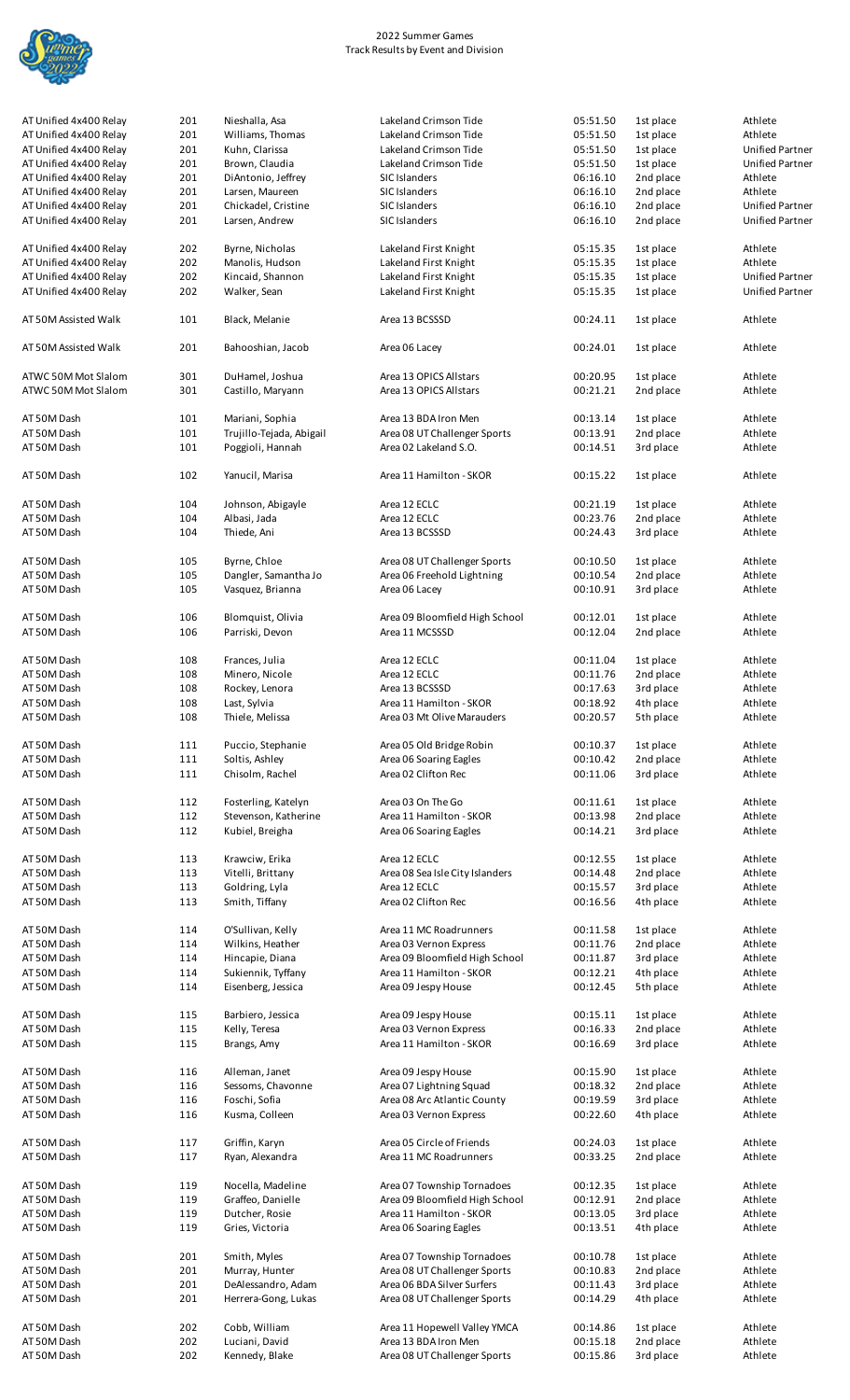

| AT 50M Dash | 202 | Melvin, Nicholas      | Area 13 BDA Iron Men             | 00:16.13 | 4th place            | Athlete            |
|-------------|-----|-----------------------|----------------------------------|----------|----------------------|--------------------|
| AT 50M Dash | 202 | Heron, Jacob          | Area 13 BDA Iron Men             | 00:16.71 | 5th place            | Athlete            |
|             |     |                       |                                  |          |                      |                    |
| AT 50M Dash | 202 | Bonder, Braden        | Area 11 LMS Sharknados           | 00:17.63 | 6th place            | Athlete            |
|             |     |                       |                                  |          |                      |                    |
| AT 50M Dash |     |                       | Area 11 Hamilton - SKOR          |          |                      |                    |
|             | 203 | Valois, Cristian      |                                  | 00:07.93 | 1st place            | Athlete            |
| AT 50M Dash | 203 | Murray, Ryatt         | Area 07 Township Tornadoes       | 00:08.10 | 2nd place            | Athlete            |
| AT 50M Dash | 203 | Young, Elijah         | Area 13 BCSSSD                   | 00:08.39 | 3rd place            | Athlete            |
|             |     |                       |                                  |          |                      |                    |
|             |     |                       |                                  |          |                      |                    |
| AT 50M Dash | 204 | Feliciano, Ryan       | Area 08 UT Challenger Sports     | 00:09.61 | 1st place            | Athlete            |
| AT 50M Dash | 204 | Thompson, Gabriel     | Area 11 Hamilton - SKOR          | 00:10.44 | 2nd place            | Athlete            |
|             |     |                       |                                  |          |                      |                    |
| AT 50M Dash | 204 | Pero, Thatcher        | Area 06 Central Regional         | 00:10.51 | 3rd place            | Athlete            |
|             |     |                       |                                  |          |                      |                    |
|             |     |                       |                                  |          |                      |                    |
| AT 50M Dash | 205 | Zambon, Zachary       | Area 02 Thunderbirds Spec Sports | 00:12.79 | 1st place            | Athlete            |
| AT 50M Dash | 205 | Taccardi, Franchesco  | Area 13 BDA Iron Men             | 00:14.04 | 2nd place            | Athlete            |
|             |     |                       |                                  |          |                      |                    |
|             |     |                       |                                  |          |                      |                    |
| AT 50M Dash | 207 | Supoy, Jonathan       | Area 11 Hopewell Valley YMCA     | 00:16.70 | 1st place            | Athlete            |
| AT 50M Dash | 207 | Cheng, Thomas         | Area 06 BDA Silver Surfers       | 00:21.08 | 2nd place            | Athlete            |
| AT 50M Dash | 207 | Kinkade, Matthew      | Area 13 BDA Iron Men             | 00:24.83 | 3rd place            | Athlete            |
|             |     |                       |                                  |          |                      |                    |
| AT 50M Dash | 207 | Trozzo, Anthony       | Area 02 Lakeland S.O.            | 00:30.42 | 4th place            | Athlete            |
|             |     |                       |                                  |          |                      |                    |
|             |     |                       |                                  |          |                      |                    |
| AT 50M Dash | 208 | Reichert, Allen       | Area 04 Hunterdon Cheetahs       | 00:07.30 | 1st place            | Athlete            |
| AT 50M Dash | 208 | Huertas, Eduardo      | Area 06 Lacey                    | 00:07.78 | 2nd place            | Athlete            |
| AT 50M Dash | 208 | Collins, Shane        | Area 06 Lacey                    | 00:07.91 | 3rd place            | Athlete            |
|             |     |                       |                                  |          |                      |                    |
| AT 50M Dash | 208 | Srinivasan, Saimahesh | Area 13 BCSSSD                   | 00:08.28 | 4th place            | Athlete            |
| AT 50M Dash | 208 | Vasel, Luke           | Area 06 Lacey                    | 00:08.97 | 5th place            | Athlete            |
|             |     |                       |                                  |          |                      |                    |
| AT 50M Dash | 208 | Karas, Gavin          | Area 11 Hamilton - SKOR          | 00:09.34 | 6th place            | Athlete            |
| AT 50M Dash | 208 | Seper, Corey          | Area 05 Old Bridge Robin         | 00:09.38 | 7th place            | Athlete            |
|             |     |                       |                                  |          |                      |                    |
|             |     |                       |                                  |          |                      |                    |
| AT 50M Dash | 209 | Owens, Joseph         | Area 06 Rockets                  | 00:09.10 | 1st place            | Athlete            |
| AT 50M Dash | 209 | Vega, Isaiah          | Area 09 Bloomfield High School   | 00:09.21 | 2nd place            | Athlete            |
|             |     |                       |                                  |          |                      |                    |
| AT 50M Dash | 209 | Durden, Angus         | Area 02 Lakeland S.O.            | 00:09.48 | 3rd place            | Athlete            |
| AT 50M Dash | 209 | Zukovsky, Andrew      | Area 13 BCSSSD                   | 00:09.66 | 4th place            | Athlete            |
|             | 209 | Wilson, Tyler         |                                  |          |                      |                    |
| AT 50M Dash |     |                       | Area 07 Township Tornadoes       | 00:09.92 | 5th place            | Athlete            |
| AT 50M Dash | 209 | Gunnigle, Brandon     | Area 06 Central Regional         | 00:10.68 | 6th place            | Athlete            |
|             |     |                       |                                  |          |                      |                    |
|             |     |                       |                                  |          |                      |                    |
| AT 50M Dash | 210 | Maioriello, Mark      | Area 13 OPICS Allstars           | 00:10.07 | 1st place            | Athlete            |
| AT 50M Dash | 210 | Pietrow, Christopher  | Area 13 BCSSSD                   | 00:10.41 | 2nd place            | Athlete            |
|             |     |                       |                                  |          |                      |                    |
| AT 50M Dash | 210 | Stolarz, Kyle         | Area 11 MCSSSD                   | 00:11.42 | 3rd place            | Athlete            |
| AT 50M Dash | 210 | Olsen, Erich          | Area 09 Bloomfield High School   | 00:11.70 | 4th place            | Athlete            |
| AT 50M Dash | 210 | Alford, Roman         | Area 11 MCSSSD                   | 00:11.95 | 5th place            | Athlete            |
|             |     |                       |                                  |          |                      |                    |
| AT 50M Dash | 210 | Snitkovsky, Joshua    | Area 06 BDA Silver Surfers       | 00:25.33 | 6th place            | Athlete            |
|             |     |                       |                                  |          |                      |                    |
| AT 50M Dash |     | Citro, Reese          |                                  |          |                      |                    |
|             | 211 |                       | Area 12 ECLC                     | 00:08.93 | 1st place            | Athlete            |
| AT 50M Dash | 211 | Otting, Gene          | Area 13 BCSSSD                   | 00:11.32 | 2nd place            | Athlete            |
| AT 50M Dash | 211 | Mason, Elijah         | Area 08 UT Challenger Sports     | 00:11.99 | 3rd place            | Athlete            |
|             |     |                       |                                  |          |                      |                    |
| AT 50M Dash | 211 | Gilmore, Amir         | Area 13 BDA Iron Men             | 00:13.47 | 4th place            | Athlete            |
|             | 211 | Yver, Raphael         | Area 11 LMS Sharknados           | 00:24.86 | 5th place            | Athlete            |
|             |     |                       |                                  |          |                      |                    |
| AT 50M Dash |     |                       |                                  |          |                      |                    |
|             |     |                       |                                  |          |                      |                    |
| AT 50M Dash | 212 | Cherilien, Elijah     | Area 13 BCSSSD                   | 00:09.47 | 1st place            | Athlete            |
|             |     |                       |                                  |          |                      |                    |
| AT 50M Dash | 212 | Mauro, Andrew         | Area 02 Clifton Rec              | 00:10.74 | 2nd place            | Athlete            |
| AT 50M Dash | 212 | Terry, Roger          | Area 10 Montgomery               | 00:12.52 | 3rd place            | Athlete            |
|             |     |                       |                                  |          |                      |                    |
| AT 50M Dash | 212 | Calderon, Nicolas     | Area 13 BCSSSD                   | 00:16.82 | 4th place            |                    |
| AT 50M Dash | 212 | Szkudlapski, Luke     | Area 11 Hamilton - SKOR          | 00:19.72 | 5th place            | Athlete            |
|             |     |                       |                                  |          |                      |                    |
|             |     |                       |                                  |          |                      |                    |
| AT 50M Dash | 213 | Rivera, Antonio       | Area 12 ECLC                     | 00:11.62 | 1st place            | Athlete            |
| AT 50M Dash | 213 | Kesil, Colin          | Area 06 BDA Silver Surfers       | 00:35.82 | 2nd place            | Athlete            |
|             |     |                       |                                  |          |                      |                    |
| AT 50M Dash | 213 | Pittman, Michael      | Area 08 Arc Atlantic County      | 00:33.06 | Participation ribbon | Athlete            |
|             |     |                       |                                  |          |                      |                    |
| AT 50M Dash | 215 | Rivera, Xavier        | Area 01 Team Tigers              | 00:07.88 | 1st place            | Athlete<br>Athlete |
|             |     |                       |                                  |          |                      |                    |
| AT 50M Dash | 215 | Burwell Jr., Delancey | Area 06 Soaring Eagles           | 00:08.07 | 2nd place            | Athlete            |
| AT 50M Dash | 215 | Maly, Brian           | Area 09 Bloomfield High School   | 00:08.69 | 3rd place            |                    |
|             |     |                       |                                  |          |                      |                    |
| AT 50M Dash | 215 | Rogers, Colin         | Area 11 MC Roadrunners           | 00:08.86 | 4th place            | Athlete<br>Athlete |
| AT 50M Dash | 215 | Tung, Austin          | Area 11 MC Roadrunners           | 00:09.39 | 5th place            | Athlete            |
|             |     |                       |                                  |          |                      |                    |
|             |     |                       |                                  |          |                      |                    |
| AT 50M Dash | 216 | Allen, Jeffrey        | Area 10 Montgomery               | 00:08.73 | 1st place            | Athlete            |
| AT 50M Dash | 216 | Paolini, John         | Area 04 Hunterdon Cheetahs       | 00:10.32 | 2nd place            | Athlete            |
| AT 50M Dash | 216 | Pickett, Samuel       | Area 11 Mercer JAC               | 00:10.44 | 3rd place            | Athlete            |
|             |     |                       |                                  |          |                      |                    |
| AT 50M Dash | 216 | Pezza, Benjamin       | Area 13 OPICS Allstars           | 00:11.12 | 4th place            | Athlete            |
| AT 50M Dash | 216 | Santos, David         | Area 04 Hunterdon Cheetahs       | 00:11.30 | 5th place            | Athlete            |
|             |     |                       |                                  |          |                      |                    |
| AT 50M Dash | 216 | Henning, Dylan        | Area 06 Soaring Eagles           | 00:11.53 | 6th place            | Athlete            |
| AT 50M Dash | 216 | Devlin, Sean          | Area 13 OPICS Allstars           | 00:12.40 | 7th place            | Athlete            |
|             |     |                       |                                  |          |                      |                    |
|             |     |                       |                                  |          |                      |                    |
| AT 50M Dash | 217 | Sorrento, Matthew     | Area 11 Hamilton - SKOR          | 00:12.20 | 1st place            | Athlete            |
| AT 50M Dash | 217 | Jenkins, Gerry        | Area 09 Jespy House              | 00:12.26 | 2nd place            | Athlete            |
|             |     |                       |                                  |          |                      |                    |
| AT 50M Dash | 217 | Jones, Matthew        | Area 10 Montgomery               | 00:12.88 | 3rd place            | Athlete            |
| AT 50M Dash | 217 | Fiedler, Adam         | Area 02 Thunderbirds Spec Sports | 00:14.27 | 4th place            | Athlete            |
|             |     |                       |                                  |          |                      |                    |
|             |     |                       |                                  |          |                      |                    |
| AT 50M Dash | 220 | Pickett, Jourdain     | Area 09 Bloomfield High School   | 00:08.13 | 1st place            | Athlete            |
| AT 50M Dash | 220 | Marsh, Clinton        | Area 09 Jespy House              | 00:08.33 | 2nd place            | Athlete            |
|             |     |                       |                                  |          |                      |                    |
| AT 50M Dash | 220 | Cush, Silvern         | Area 09 Bloomfield High School   | 00:08.54 | 3rd place            | Athlete            |
| AT 50M Dash | 220 | Bono, Lawrence        | Area 03 Vernon Express           | 00:09.19 | 4th place            | Athlete            |
|             |     |                       |                                  |          |                      |                    |
| AT 50M Dash | 220 | Haun, Daniel          | Area 11 MC Roadrunners           | 00:09.54 | 5th place            | Athlete            |
|             |     |                       |                                  |          |                      |                    |
| AT 50M Dash | 221 | Tatsch, Steven        | Area 10 Montgomery               | 00:09.28 | 1st place            | Athlete            |
|             |     |                       |                                  |          |                      |                    |
| AT 50M Dash | 221 | Wilson, Gregory       | Area 04 Hunterdon Cheetahs       | 00:09.52 | 2nd place            | Athlete            |
| AT 50M Dash | 221 | McGrath, Michael      | Area 06 Rockets                  | 00:10.06 | 3rd place            | Athlete            |
|             |     |                       |                                  |          |                      |                    |
| AT 50M Dash | 221 | Levinson, Ari         | Area 09 Jespy House              | 00:10.16 | 4th place            | Athlete            |
| AT 50M Dash | 221 | Colo, William         | Area 04 Hunterdon Cheetahs       | 00:10.77 | 5th place            | Athlete            |
| AT 50M Dash | 221 | Hertel, Andrew        | Area 03 Vernon Express           | 00:11.35 | 6th place            | Athlete            |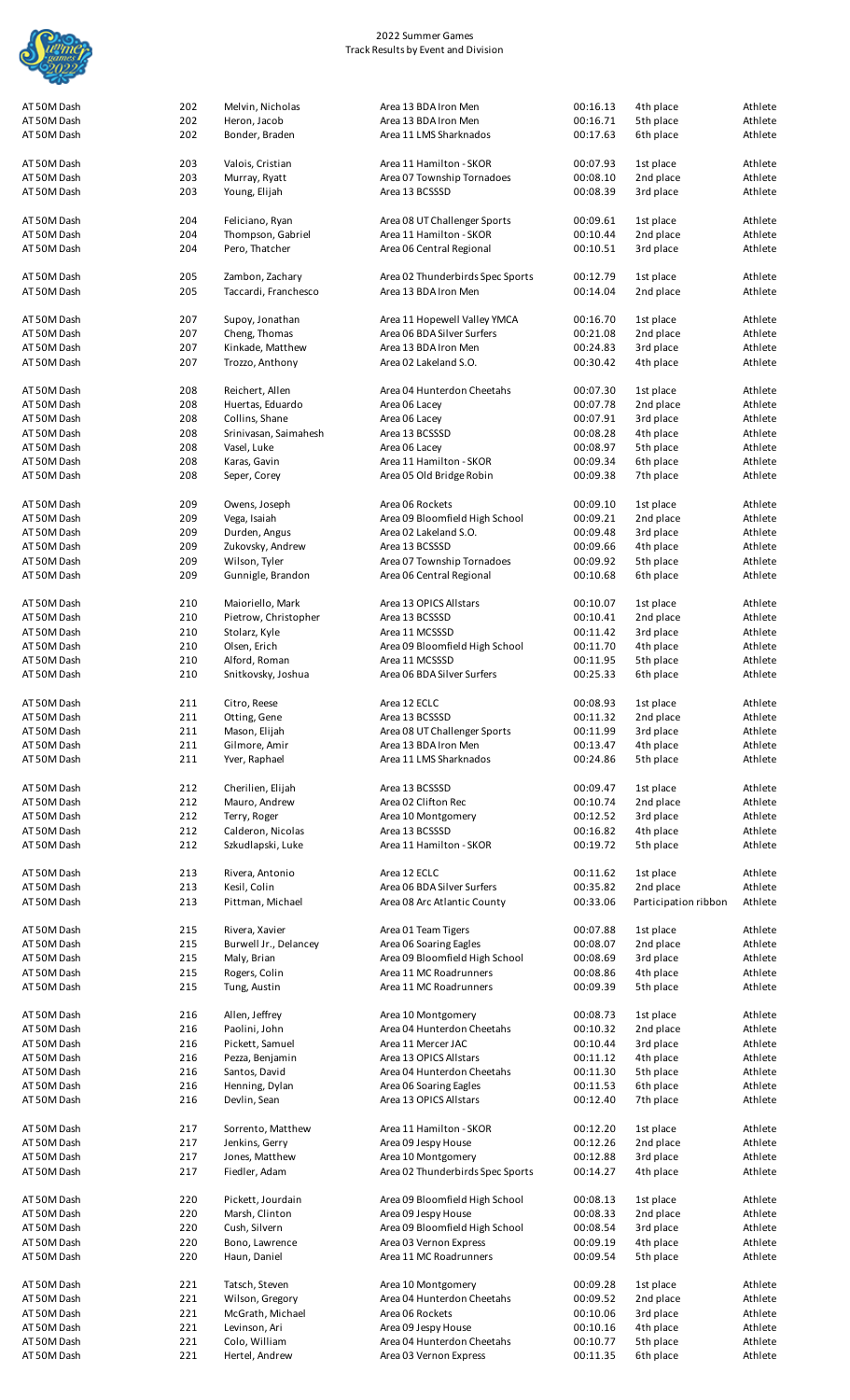

| AT 50M Dash  | 221 | Thompson, Garrett      | Area 02 Thunderbirds Spec Sports    | 00:12.30 | 7th place            | Athlete |
|--------------|-----|------------------------|-------------------------------------|----------|----------------------|---------|
| AT 50M Dash  | 221 | O'Rourke, Ryan         | Area 03 On The Go                   | 00:13.10 | 8th place            | Athlete |
|              |     |                        |                                     |          |                      |         |
| AT 50M Dash  | 222 | George, Wayne          | Area 03 On The Go                   | 00:10.21 | 1st place            | Athlete |
| AT 50M Dash  | 222 | Knipple, Ryan          | Area 06 Rosie Runners               | 00:11.37 | 2nd place            | Athlete |
| AT 50M Dash  | 222 | Knox, Steven           | Area 11 MC Roadrunners              | 00:11.63 | 3rd place            | Athlete |
| AT 50M Dash  | 222 | Pashuck, Raymond       | Area 08 Sea Isle City Islanders     | 00:11.79 | 4th place            | Athlete |
| AT 50M Dash  | 222 | Delaney, Robert        | Area 03 On The Go                   | 00:12.02 | 5th place            | Athlete |
|              |     |                        |                                     |          |                      |         |
| AT 50M Dash  | 222 | Capawana, Joseph       | Area 11 Mercer JAC                  | 00:12.06 | 6th place            | Athlete |
| AT 50M Dash  | 222 | Kurpiewski, Daniel     | Area 11 MC Roadrunners              | 00:12.23 | 7th place            | Athlete |
| AT 50M Dash  | 222 | McCormack, John        | Area 11 MC Roadrunners              | 00:12.28 | 8th place            | Athlete |
|              |     |                        |                                     |          |                      |         |
| AT 50M Dash  | 223 | Seppelt, Scott         | Area 06 FSA                         | 00:10.49 | 1st place            | Athlete |
| AT 50M Dash  | 223 | Muldowney, Michael     | Area 08 So Jersey Athletic Club     | 00:10.96 | 2nd place            | Athlete |
| AT 50M Dash  | 223 | Gambino, Christopher   | Area 02 Storm Sports                | 00:11.66 | 3rd place            | Athlete |
| AT 50M Dash  | 223 | Cherkos, Daniel        | Area 06 Rosie Runners               | 00:12.16 | 4th place            | Athlete |
| AT 50M Dash  | 223 | Graham, Edward         | Area 07 Lightning Squad             | 00:12.76 | 5th place            | Athlete |
| AT 50M Dash  | 223 | Dunkerley, Scott       | Area 03 Vernon Express              | 00:12.91 | 6th place            | Athlete |
| AT 50M Dash  | 223 | Katz, Brian            | Area 10 All-Stars                   | 00:15.09 | 7th place            | Athlete |
|              |     |                        |                                     |          |                      |         |
| AT 50M Dash  | 224 | Muller, Scott          | Area 05 Circle of Friends           | 00:12.72 | 1st place            | Athlete |
|              |     |                        |                                     |          |                      |         |
| AT 50M Dash  | 224 | Blanchard, Arthur      | Area 03 Vernon Express              | 00:14.37 | 2nd place            | Athlete |
| AT 50M Dash  | 224 | Milo, William          | Area 05 Circle of Friends           | 00:15.56 | 3rd place            | Athlete |
| AT 50M Dash  | 224 | Toggweiler, Ellis      | Area 11 MC Roadrunners              | 00:16.29 | 4th place            | Athlete |
| AT 50M Dash  | 224 | Trant, Michael         | Area 07 Lightning Squad             | 00:16.43 | 5th place            | Athlete |
| AT 50M Dash  | 224 | Maurer, Glenn          | Area 07 Lightning Squad             | 00:19.26 | 6th place            | Athlete |
|              |     |                        |                                     |          |                      |         |
| AT 50M Dash  | 225 | Miller, John           | Area 10 All-Stars                   | 00:13.57 | 1st place            | Athlete |
|              |     |                        |                                     |          |                      |         |
| AT 50M Walk  | 101 | Georges, Sophia        | Area 06 Freehold Lightning          | 00:21.50 | 1st place            | Athlete |
| AT 50M Walk  | 101 | Fernandez, Kacy        | Area 06 Lacey                       | 00:22.13 | 2nd place            | Athlete |
| AT 50M Walk  | 101 | Ionta, Marissa         | Area 06 Lacey                       | 00:20.43 | Participation ribbon | Athlete |
|              |     |                        |                                     |          |                      |         |
| AT 50M Walk  | 102 | Negron, Angelica       | Area 01 Union City                  | 00:22.43 | 1st place            | Athlete |
| AT 50M Walk  | 102 | Sheppard, Tiffany      | Area 02 Clifton Rec                 | 00:23.48 | 2nd place            | Athlete |
|              |     |                        |                                     |          |                      |         |
| AT 50M Walk  | 107 | Ramundo, Evelyn        | Area 10 Ardsley Group Home          | 00:15.77 | 1st place            | Athlete |
| AT 50M Walk  | 107 | Schwam, Heather        | Area 09 Jespy House                 | 00:17.43 | 2nd place            | Athlete |
| AT 50M Walk  | 107 | Negron, Nadiuska       | Area 09 Independent Negron          | 00:27.64 | 3rd place            | Athlete |
|              |     |                        |                                     |          |                      |         |
| AT 50M Walk  | 108 | Kanner, Jody           | Area 09 Jespy House                 | 00:21.31 | 1st place            | Athlete |
| AT 50M Walk  | 108 | Terbell, Jill          | Area 09 Jespy House                 | 00:23.31 | 2nd place            | Athlete |
|              |     |                        |                                     |          |                      |         |
| AT 50M Walk  | 108 | Panzone, Jeanine       | Area 09 Jespy House                 | 00:25.60 | 3rd place            | Athlete |
|              |     | Applebaum, Nancy       | Area 08 Arc Atlantic County         |          |                      | Athlete |
| AT 50M Walk  | 110 |                        |                                     | 00:35.80 | 1st place            |         |
| AT 50M Walk  | 110 | Caragiulo, Valerie     | Area 06 Freehold Lightning          | 00:51.34 | 2nd place            | Athlete |
|              |     |                        |                                     |          |                      |         |
| AT 50M Walk  | 203 | Hagins, Justin         | Area 01 Independent Hagins          | 00:24.73 | 1st place            | Athlete |
| AT 50M Walk  | 203 | Rash, Steven           | Area 08 UT Challenger Sports        | 00:49.33 | 2nd place            | Athlete |
| AT 50M Walk  | 203 | Pittman, Michael       | Area 08 Arc Atlantic County         | 01:40.52 | 3rd place            | Athlete |
| AT 50M Walk  | 203 | Barlow, Bryce          | Area 11 Ewing Schools               | 04:51.15 | 4th place            | Athlete |
|              |     |                        |                                     |          |                      |         |
| AT 50M Walk  | 204 | Johnston, Thomas       | Area 13 BCSSSD                      | 00:44.58 | 1st place            | Athlete |
|              |     |                        |                                     |          |                      |         |
| AT 50M Walk  | 210 | Haskoor, Steven        | Area 02 Clifton Rec                 | 00:19.79 | 1st place            | Athlete |
| AT 50M Walk  | 210 | Bruce, Stephen         | Area 08 Arc Atlantic County         | 00:24.37 | 2nd place            | Athlete |
|              |     |                        |                                     |          |                      |         |
| AT 50M Walk  | 301 | Lees, Jordyn           | Area 08 UT Challenger Sports        | 00:43.96 | 1st place            | Athlete |
| AT 50M Walk  | 301 | Gownley, Coleman       | Area 13 BCSSSD                      | 00:54.55 | 2nd place            | Athlete |
|              |     |                        |                                     |          |                      |         |
| AT 5000M Run |     |                        |                                     |          |                      |         |
|              |     |                        |                                     |          |                      |         |
|              | 202 | McGuire, Patrick       | Area 07 Township Tornadoes          | 18:04.21 | 1st place            | Athlete |
| AT 5000M Run | 202 | Sterbenz, James        | Area 04 Hunterdon Cheetahs          | 20:49.48 | 2nd place            | Athlete |
|              |     |                        |                                     |          |                      |         |
| AT 5000M Run | 203 | Bezeg, Joseph          | Area 03 On The Go                   | 23:05.51 | 1st place            | Athlete |
| AT 5000M Run | 203 | Cannavina, Brian       | Area 03 On The Go                   | 23:43.10 | 2nd place            | Athlete |
|              |     |                        |                                     |          |                      |         |
| AT 5000M Run | 301 | Fredericks Jr., Robert | Area 02 Storm Sports                | 27:51.49 | 1st place            | Athlete |
| AT 5000M Run | 301 | Byrne, Karen           | Area 03 On The Go                   | 32:28.16 | 2nd place            | Athlete |
|              |     |                        |                                     |          |                      |         |
| AT 800M Run  | 102 | Larsen, Maureen        | Area 08 Sea Isle City Islanders     | 05:07.41 | 1st place            | Athlete |
| AT 800M Run  | 102 | Petti, Alexxa          | Area 02 Clifton Mustangs            | 05:39.40 | 2nd place            | Athlete |
|              |     |                        |                                     |          |                      |         |
| AT 800M Run  | 201 | Clarke, Ethan          | Area 02 W. Milford Special Olympics | 03:07.70 | 1st place            | Athlete |
| AT 800M Run  | 201 | Campbell, James        | Area 11 Ewing Schools               | 04:20.99 | 2nd place            | Athlete |
|              |     |                        |                                     |          |                      |         |
| AT 800M Run  | 203 | Burks II, Charles      | Area 12 #Always Praising and Saving | 02:58.43 | 1st place            | Athlete |
| AT 800M Run  | 203 | Becker, Wyatt          | Area 02 W. Milford Special Olympics | 03:12.57 | 2nd place            | Athlete |
|              |     |                        |                                     |          |                      |         |
| AT 800M Run  | 204 | Thomson, Ian           | Area 08 UT Challenger Sports        | 03:21.86 | 4th place            | Athlete |
| AT 800M Run  | 204 | Freeman, Vincent       | Area 02 W. Milford Special Olympics | 03:58.55 | 5th place            | Athlete |
|              |     |                        |                                     |          |                      |         |
| AT 800M Run  | 204 | Quinn, Aidan           | Area 11 Hamilton - SKOR             | 04:47.22 | 7th place            | Athlete |
|              |     |                        |                                     |          |                      |         |
| AT 800M Run  | 205 | Burlum, Matthew        | Area 02 W. Milford Special Olympics | 04:26.35 | 1st place            | Athlete |
| AT 800M Run  | 205 | Taylor, Brandon        | Area 13 BCSSSD                      | 05:48.49 | 2nd place            | Athlete |
|              |     |                        |                                     |          |                      |         |
| AT 800M Run  | 301 | Gerety, Heather        | Area 02 W. Milford Special Olympics | 03:13.01 | 1st place            | Athlete |
| AT 800M Run  | 301 | Potts, William         | Area 07 Township Tornadoes          | 03:26.77 | 2nd place            | Athlete |
| AT 800M Walk | 101 | Yee, Pamela            | Area 03 On The Go                   | 07:54.66 | 1st place            | Athlete |